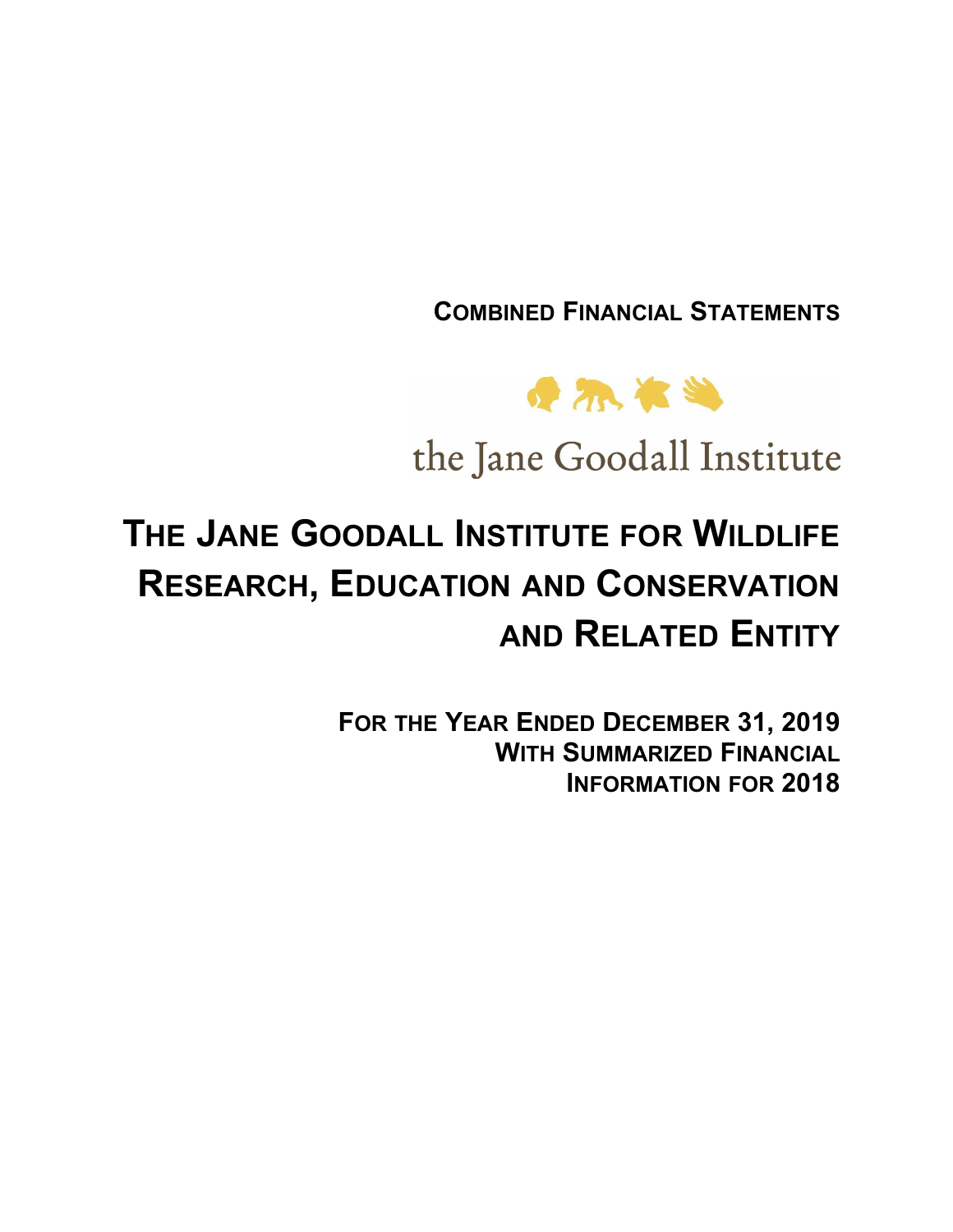## **CONTENTS**

|             |                                                                                                                                                       | PAGE NO. |
|-------------|-------------------------------------------------------------------------------------------------------------------------------------------------------|----------|
|             | <b>INDEPENDENT AUDITOR'S REPORT</b>                                                                                                                   | $2 - 3$  |
| EXHIBIT A - | Combined Statement of Financial Position, as of December 31,<br>2019, with Summarized Financial Information for 2018                                  | 4        |
| EXHIBIT B - | Combined Statement of Activities and Change in Net Assets,<br>for the Year Ended December 31, 2019, with Summarized<br>Financial Information for 2018 | 5        |
| EXHIBIT C - | Combined Statement of Functional Expenses, for the Year<br>Ended December 31, 2019, with Summarized Financial<br>Information for 2018                 | 6        |
| EXHIBIT D - | Combined Statement of Cash Flows, for the Year Ended<br>December 31, 2019, with Summarized Financial Information for<br>2018                          | 7        |
|             | NOTES TO COMBINED FINANCIAL STATEMENTS                                                                                                                | $8 - 20$ |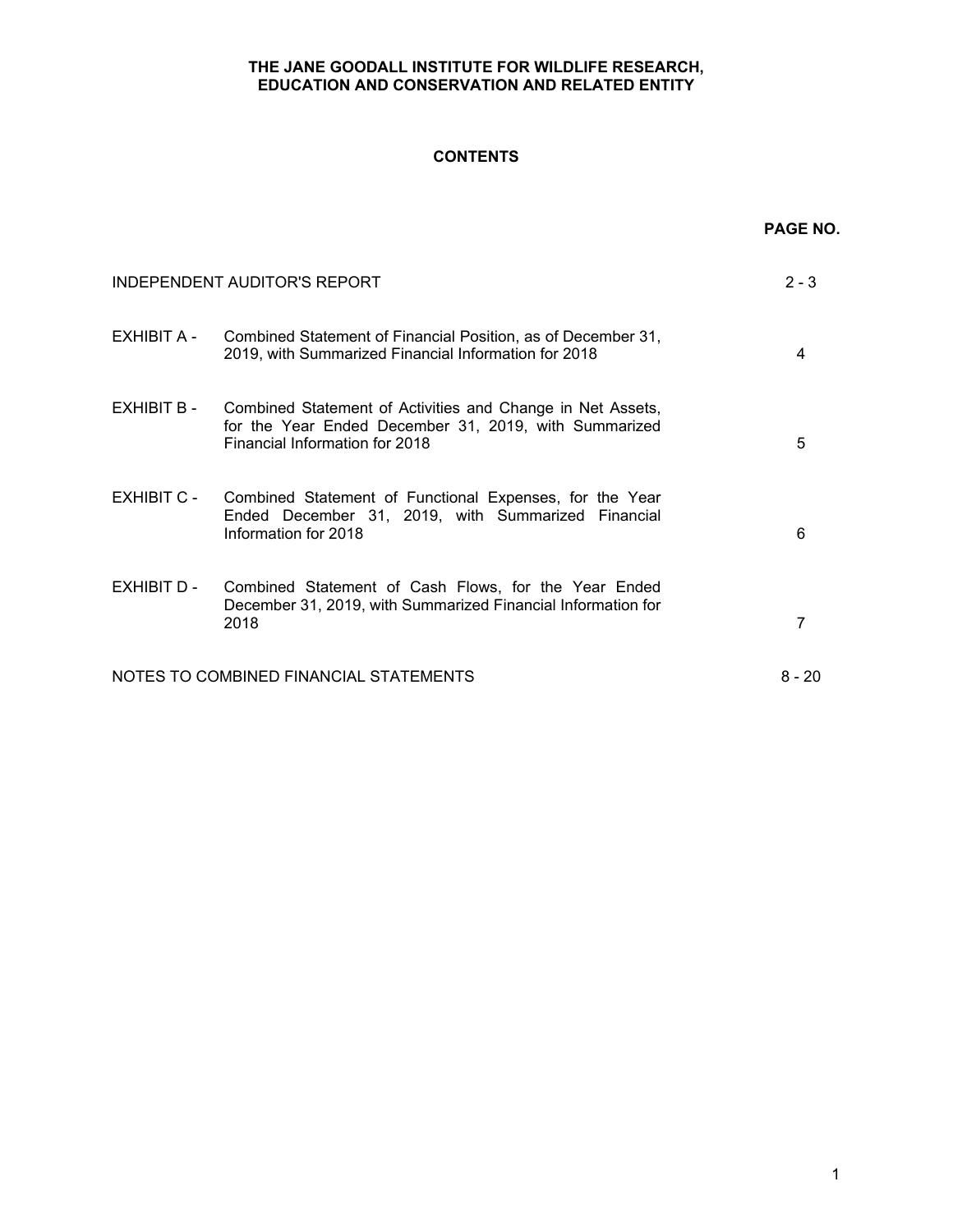

## **INDEPENDENT AUDITOR'S REPORT**

To the Board of Directors The Jane Goodall Institute for Wildlife Research, Education and Conservation and Related Entity Vienna, Virginia

We have audited the accompanying combined financial statements of The Jane Goodall Institute for Wildlife Research, Education and Conservation and Related Entity (collectively, the Institute), which comprise the combined statement of financial position as of December 31, 2019, and the related combined statements of activities and change in net assets, functional expenses and cash flows for the year then ended, and the related notes to the combined financial statements.

## **Management's Responsibility for the Combined Financial Statements**

Management is responsible for the preparation and fair presentation of these combined financial statements in accordance with accounting principles generally accepted in the United States of America; this includes the design, implementation and maintenance of internal control relevant to the preparation and fair presentation of combined financial statements that are free from material misstatement, whether due to fraud or error.

#### **Auditor's Responsibility**

Our responsibility is to express an opinion on these combined financial statements based on our audit. We conducted our audit in accordance with auditing standards generally accepted in the United States of America and the standards applicable to financial audits contained in Government Auditing Standards, issued by the Comptroller General of the United States. Those standards require that we plan and perform the audit to obtain reasonable assurance about whether the combined financial statements are free from material misstatement.

An audit involves performing procedures to obtain audit evidence about the amounts and disclosures in the combined financial statements. The procedures selected depend on the auditor's judgment, including the assessment of the risks of material misstatement of the combined financial statements, whether due to fraud or error. In making those risk assessments, the auditor considers internal control relevant to the entity's preparation and fair presentation of the combined financial statements in order to design audit procedures that are appropriate in the circumstances, but not for the purpose of expressing an opinion on the effectiveness of the entity's internal control. Accordingly, we express no such opinion. An audit also includes evaluating the appropriateness of accounting policies used and the reasonableness of significant accounting estimates made by management, as well as evaluating the overall presentation of the combined financial statements.

We believe that the audit evidence we have obtained is sufficient and appropriate to provide a basis for our audit opinion.

> **4550 MONTGOMERY AVENUE · SUITE 800 NORTH · BETHESDA, MARYLAND 20814 (301) 951-9090 · WWW.GRFCPA.COM \_\_\_\_\_\_\_\_\_\_\_\_\_\_\_\_\_\_\_\_\_\_\_\_\_\_\_\_\_\_\_\_\_\_\_\_\_\_\_\_\_\_\_\_\_\_\_\_\_\_**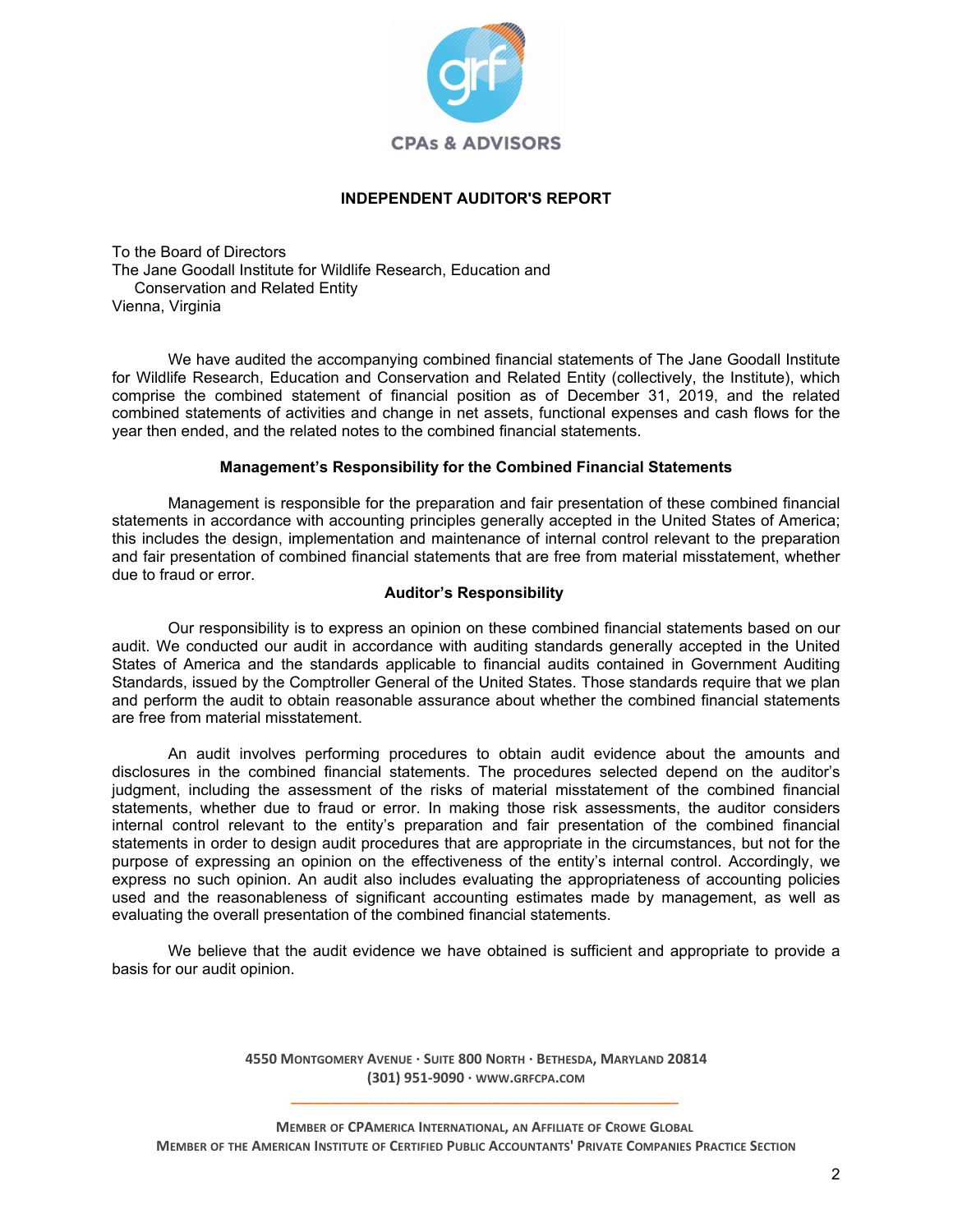#### **Opinion**

In our opinion, the combined financial statements referred to above present fairly, in all material respects, the combined financial position of the Institute as of December 31, 2019, and the combined change in its net assets and its combined cash flows for the year then ended in accordance with accounting principles generally accepted in the United States of America.

#### **Report on Summarized Comparative Information**

We have previously audited the Institute's 2018 combined financial statements, and we expressed an unmodified audit opinion on those audited combined financial statements in our report dated July 1, 2019. In our opinion, the summarized comparative information presented herein as of and for the year ended December 31, 2018, is consistent, in all material respects, with the audited combined financial statements from which it has been derived.

#### **Other Reporting Required by Government Auditing Standards**

In accordance with *Government Auditing Standards*, we have also issued our report dated September 14, 2020 on our consideration of the Institute's internal control over financial reporting and on our tests of its compliance with certain provisions of laws, regulations, contracts, and grant agreements and other matters. The purpose of that report is to describe the scope of our testing of internal control over financial reporting and compliance and the results of that testing, and not to provide an opinion on internal control over financial reporting or on compliance. That report is an integral part of an audit performed in accordance with *Government Auditing Standards* in considering the Institute's internal control over financial reporting and compliance.

Gelman Koseaberg & Freedman

September 14, 2020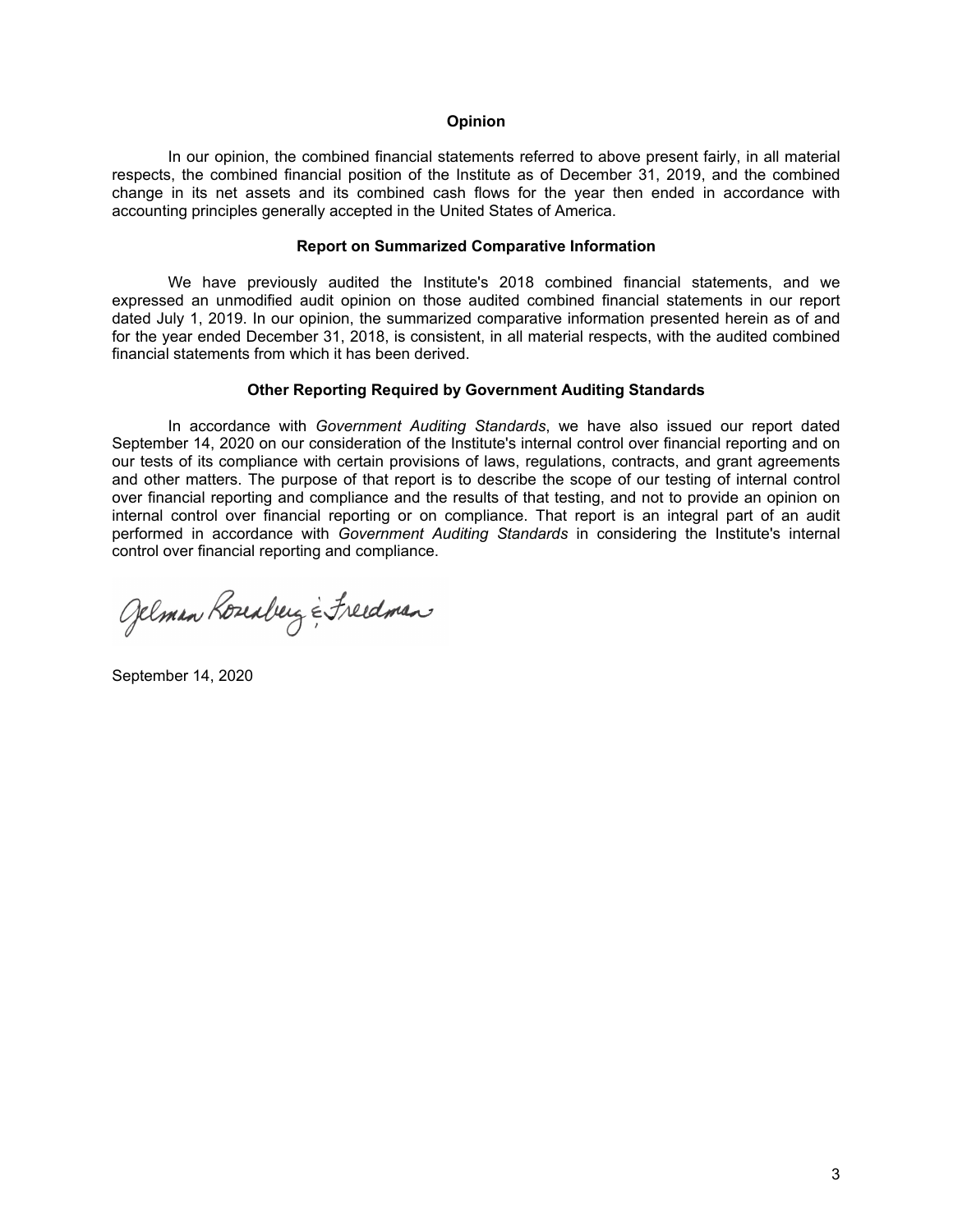#### **COMBINED STATEMENT OF FINANCIAL POSITION AS OF DECEMBER 31, 2019 WITH SUMMARIZED FINANCIAL INFORMATION FOR 2018**

#### **ASSETS**

|                                                                                                                                                  | 2019                                                 |     | 2018                                       |
|--------------------------------------------------------------------------------------------------------------------------------------------------|------------------------------------------------------|-----|--------------------------------------------|
| <b>ASSETS</b>                                                                                                                                    |                                                      |     |                                            |
| Cash and cash equivalents:<br><b>Funds held in United States</b><br>Funds held in foreign countries                                              | \$<br>4,809,020<br>1,462,767                         | \$. | 1,104,113<br>670.953                       |
| Total cash and cash equivalents                                                                                                                  | 6,271,787                                            |     | 1,775,066                                  |
| Investments<br>Grants receivable<br>Other receivables<br>Prepaid expenses<br>Inventory<br>Property, equipment and leasehold improvements, net of | 4,121,803<br>575,308<br>844.336<br>219,428<br>19,585 |     | 5,538,997<br>740,523<br>868,600<br>227,667 |
| accumulated depreciation and amortization<br>Right-of-use assets, net<br>Security deposit                                                        | 571,551<br>2,157,110<br>33,541                       |     | 169,719<br>2,261,168<br>18,477             |
| TOTAL ASSETS                                                                                                                                     | \$14,814,449                                         |     | \$_11,600,217                              |

## **LIABILITIES AND NET ASSETS**

## **LIABILITIES**

| Loan payable                             | \$           | \$<br>100,000 |
|------------------------------------------|--------------|---------------|
| Accounts payable and accrued liabilities | 2,109,009    | 1,335,813     |
| Refundable advances                      | 2,713,212    |               |
| Deferred rent                            | 56,315       | 90,067        |
| <b>Total liabilities</b>                 | 4,878,536    | 1,525,880     |
| <b>NET ASSETS</b>                        |              |               |
| Without donor restrictions               | 4,642,377    | 3,765,826     |
| With donor restrictions                  | 5.293.536    | 6,308,511     |
| Total net assets                         | 9.935.913    | 10,074,337    |
| <b>TOTAL LIABILITIES AND NET ASSETS</b>  | \$14,814,449 | \$11,600.217  |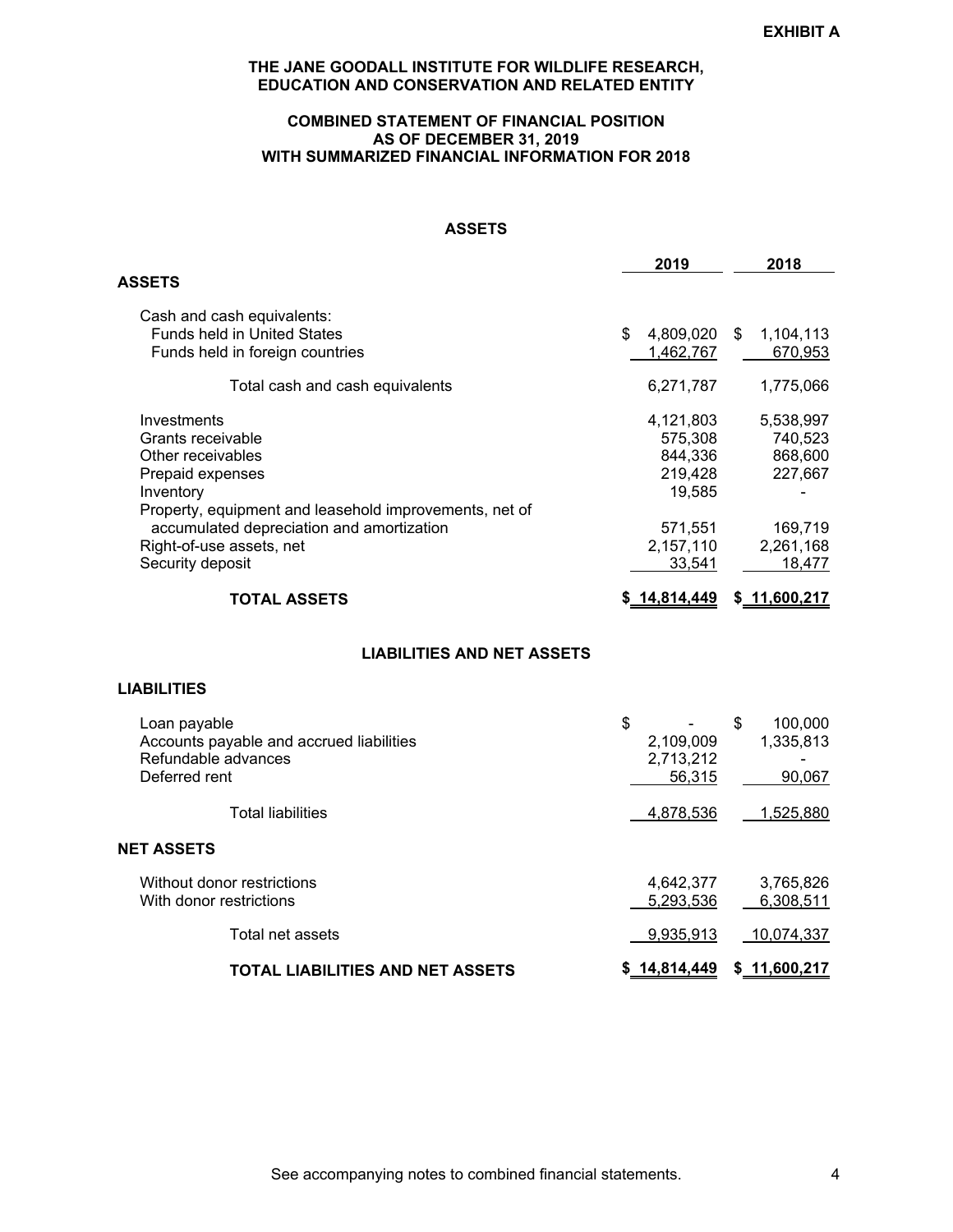#### **COMBINED STATEMENT OF ACTIVITIES AND CHANGE IN NET ASSETS FOR THE YEAR ENDED DECEMBER 31, 2019 WITH SUMMARIZED FINANCIAL INFORMATION FOR 2018**

|                                                |                                             | 2019                                     |                | 2018          |
|------------------------------------------------|---------------------------------------------|------------------------------------------|----------------|---------------|
|                                                | <b>Without Donor</b><br><b>Restrictions</b> | <b>With Donor</b><br><b>Restrictions</b> | <b>Total</b>   | <b>Total</b>  |
| <b>SUPPORT AND REVENUE</b>                     |                                             |                                          |                |               |
| Contributions:                                 |                                             |                                          |                |               |
| Corporate and foundation grants                | \$<br>4,244,918 \$                          | 2,533,516 \$                             | 6,778,434 \$   | 6,218,925     |
| Individual contributions                       | 5,441,988                                   |                                          | 5,441,988      | 4,856,408     |
| Government grants                              | 4,227,951                                   | (53, 784)                                | 4,174,167      | 2,943,822     |
| <b>Bequests</b>                                | 908,634                                     |                                          | 908,634        | 613,730       |
| Auction event                                  | 364,550                                     |                                          | 364,550        |               |
| In-kind contributions                          | 1,659,885                                   |                                          | 1,659,885      | 1,320,492     |
| Net assets released from donor restrictions    | 3,494,707                                   | (3,494,707)                              |                |               |
| <b>Total contributions</b>                     | 20,342,633                                  | (1,014,975)                              | 19,327,658     | 15,953,377    |
| Other Support and Revenue:                     |                                             |                                          |                |               |
| Lecture tour and honorariums                   | 798,925                                     |                                          | 798,925        | 439,811       |
| Merchandise sales                              | 198,594                                     |                                          | 198,594        | 95,649        |
| Royalties, license fees and other income       | 78,637                                      |                                          | 78,637         | 466,483       |
| Investment income                              | 337,788                                     |                                          | 337,788        | 122,518       |
| Total support and revenue                      | 21,756,577                                  | (1,014,975)                              | 20,741,602     | 17,077,838    |
| <b>EXPENSES</b>                                |                                             |                                          |                |               |
| Program Services:                              |                                             |                                          |                |               |
| Animal Welfare and Conservation                | 13,485,438                                  |                                          | 13,485,438     | 12,694,560    |
| Education                                      | 1,995,582                                   |                                          | 1,995,582      | 1,529,516     |
| <b>Communications and Membership</b>           | 822,027                                     |                                          | 822,027        | 569,490       |
| Total program services                         | 16,303,047                                  |                                          | 16,303,047     | 14,793,566    |
| <b>Supporting Services:</b>                    |                                             |                                          |                |               |
| Management and General                         | 3,176,763                                   |                                          | 3,176,763      | 2,237,362     |
| Fundraising                                    | 1,710,604                                   |                                          | 1,710,604      | 2,304,597     |
| Total supporting services                      | 4,887,367                                   |                                          | 4,887,367      | 4,541,959     |
| Total expenses                                 | 21,190,414                                  |                                          | 21,190,414     | 19,335,525    |
| Change in net assets from operating activities |                                             |                                          |                |               |
| before other items                             | 566,163                                     | (1,014,975)                              | (448, 812)     | (2, 257, 687) |
| <b>OTHER ITEMS</b>                             |                                             |                                          |                |               |
| Exchange rate gain                             | 45,001                                      |                                          | 45,001         | 29,754        |
| Unrealized gain (loss) on investments          | 265,387                                     |                                          | 265,387        | (281, 654)    |
| Total other items                              | 310,388                                     |                                          | 310,388        | (251,900)     |
| Change in net assets                           | 876,551                                     | (1,014,975)                              | (138, 424)     | (2,509,587)   |
| Net assets at beginning of year                | 3,765,826                                   | 6,308,511                                | 10,074,337     | 12,583,924    |
| NET ASSETS AT END OF YEAR                      | 4,642,377 \$                                | 5,293,536 \$                             | $9,935,913$ \$ | 10,074,337    |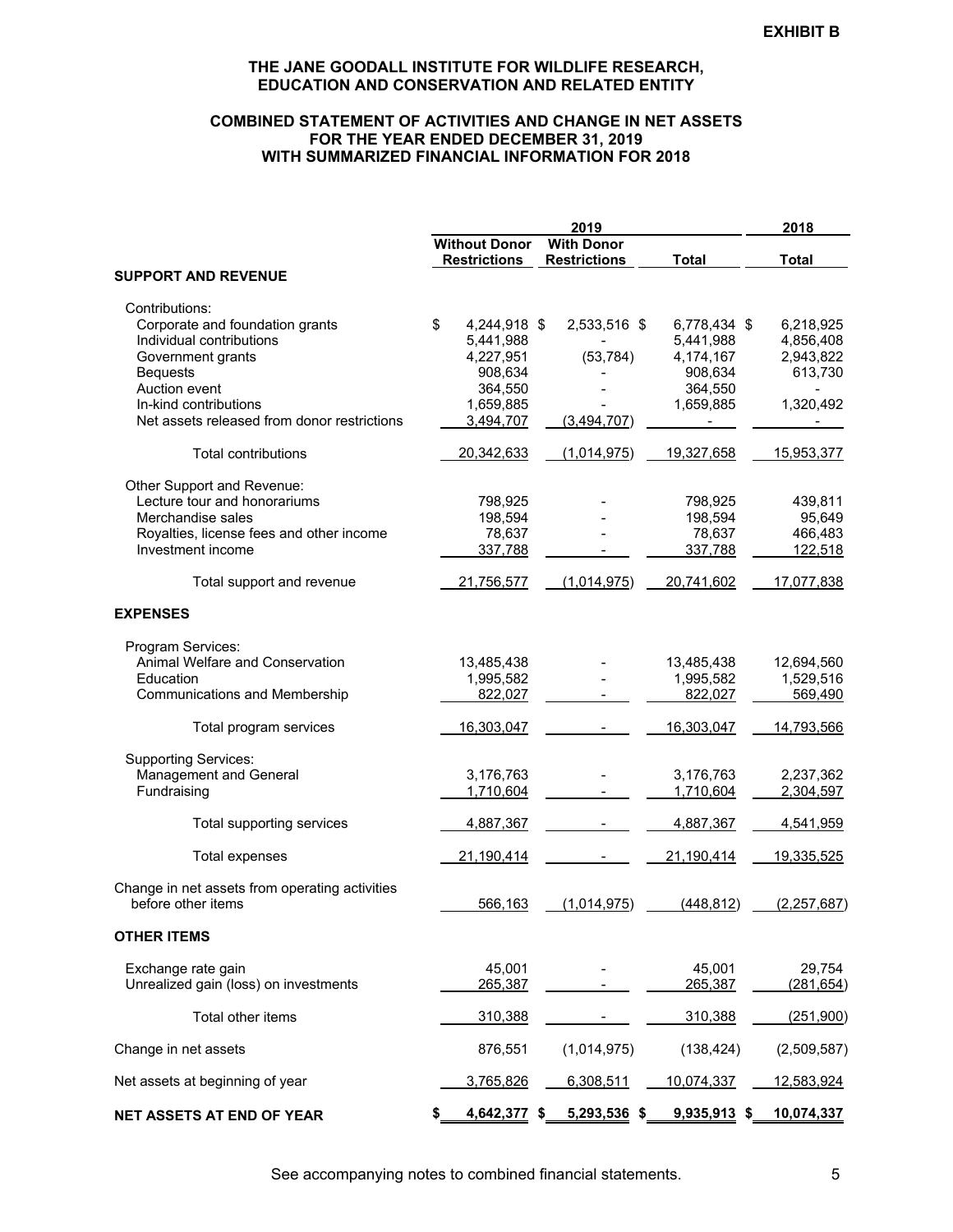#### **COMBINED STATEMENT OF FUNCTIONAL EXPENSES FOR THE YEAR ENDED DECEMBER 31, 2019 WITH SUMMARIZED FINANCIAL INFORMATION FOR 2018**

|                                           | 2019                                         |                  |                                                   |                                            |                              | 2018                       |                                                      |                                 |                                 |
|-------------------------------------------|----------------------------------------------|------------------|---------------------------------------------------|--------------------------------------------|------------------------------|----------------------------|------------------------------------------------------|---------------------------------|---------------------------------|
|                                           |                                              |                  | <b>Program Services</b>                           |                                            |                              | <b>Supporting Services</b> |                                                      |                                 |                                 |
|                                           | Animal<br><b>Welfare and</b><br>Conservation | <b>Education</b> | <b>Communications</b><br>and<br><b>Membership</b> | <b>Total</b><br>Program<br><b>Services</b> | Management<br>and<br>General | <b>Fundraising</b>         | <b>Total</b><br><b>Supporting</b><br><b>Services</b> | <b>Total</b><br><b>Expenses</b> | <b>Total</b><br><b>Expenses</b> |
| Salaries and wages                        | \$3,160,041                                  | 666,711<br>\$    | \$<br>354,036                                     | \$4,180,788                                | 1,392,242<br>S.              | \$<br>561,037              | \$1,953,279                                          | \$<br>6,134,067                 | \$5,638,645                     |
| <b>Benefits</b>                           | 852,935                                      | 193,117          | 78,105                                            | 1,124,157                                  | 298,783                      | 150,569                    | 449,352                                              | 1,573,509                       | 1,594,171                       |
| Consultants                               | 1,039,433                                    | 41,731           | 42,834                                            | 1,123,998                                  | 24,471                       | 959                        | 25,430                                               | 1,149,428                       | 969,426                         |
| Other personnel costs                     | 21,456                                       |                  |                                                   | 21,456                                     | 277,622                      |                            | 277,622                                              | 299,078                         | 120,080                         |
| Occupancy costs                           | 208,412                                      |                  | 224                                               | 208,636                                    | 268,341                      |                            | 268,341                                              | 476,977                         | 546,328                         |
| Professional fees                         | 88,626                                       | 72,099           | 77,809                                            | 238,534                                    | 269,322                      | 46,649                     | 315,971                                              | 554,505                         | 501,053                         |
| Office expenses                           | 135,676                                      | 7,656            | 51,868                                            | 195,200                                    | 27,687                       | 99,979                     | 127,666                                              | 322,866                         | 172,412                         |
| Postage and delivery                      | 10,807                                       | 3,761            | 17,598                                            | 32,166                                     | 4,518                        | 30,029                     | 34,547                                               | 66,713                          | 18,723                          |
| Printing and photocopying                 | 14,935                                       | 2,031            | 18,148                                            | 35,114                                     |                              | 43                         | 43                                                   | 35,157                          | 63,052                          |
| Subscriptions                             | 3,261                                        | 74               | 46,089                                            | 49,424                                     | 6,686                        | 620                        | 7,306                                                | 56,730                          | 34,966                          |
| Conferences, workshops and events         | 93,945                                       | 24,377           | 13,571                                            | 131,893                                    | 17,091                       | 30,898                     | 47,989                                               | 179,882                         | 67,579                          |
| Database and website management           | $\blacksquare$                               | 156,201          | 11,894                                            | 168,095                                    | 73,821                       | 216,811                    | 290,632                                              | 458,727                         | 483,343                         |
| Computer hardware, software and equipment | 702,454                                      | 8,020            | 20,559                                            | 731,033                                    | 175,090                      | 10,815                     | 185,905                                              | 916,938                         | 238,143                         |
| Telephone and cable                       | 105,837                                      | 3,142            | 2,762                                             | 111,741                                    | 30,272                       | 817                        | 31,089                                               | 142,830                         | 168,672                         |
| Travel                                    | 827,644                                      | 259,299          | 55,548                                            | 1,142,491                                  | 157,676                      | 79,369                     | 237,045                                              | 1,379,536                       | 1,350,826                       |
| Corporate expense and registration        | 76,257                                       | 652              | 5,584                                             | 82,493                                     | 63,709                       | 61,805                     | 125,514                                              | 208,007                         | 342,745                         |
| Direct mail                               |                                              |                  | 2,953                                             | 2,953                                      | 5,213                        | 1,739,622                  | 1,744,835                                            | 1,747,788                       | 1,473,856                       |
| Miscellaneous expense                     | 1,096                                        | 6,650            | (1, 519)                                          | 6,227                                      | (55, 230)                    |                            | (55, 230)                                            | (49,003)                        | 68,148                          |
| Depreciation expense                      | 12,392                                       |                  |                                                   | 12,392                                     | 107,436                      | 225                        | 107,661                                              | 120,053                         | 122,413                         |
| Amortization expense                      |                                              |                  |                                                   |                                            | 30,330                       | $\blacksquare$             | 30,330                                               | 30,330                          | 35,394                          |
| Field expenses                            | 1,965,483                                    | 322,625          | 364                                               | 2,288,472                                  | 1,683                        |                            | 1,683                                                | 2,290,155                       | 3,376,963                       |
| Sub-awards                                | 1,376,552                                    | 59,704           |                                                   | 1,436,256                                  |                              |                            |                                                      | 1,436,256                       | 628,095                         |
| In-kind contribution                      | 1,659,885                                    |                  |                                                   | 1,659,885                                  |                              |                            |                                                      | 1,659,885                       | 1,320,492                       |
| Subtotal                                  | 12,357,127                                   | 1,827,850        | 798,427                                           | 14,983,404                                 | 3,176,763                    | 3,030,247                  | 6,207,010                                            | 21,190,414                      | 19,335,525                      |
| Joint cost allocation                     | 1,128,311                                    | 167,732          | 23,600                                            | 1,319,643                                  |                              | (1,319,643)                | (1,319,643)                                          |                                 |                                 |
| <b>TOTAL</b>                              | \$13,485,438                                 | \$1,995,582      | \$<br>822,027                                     | \$16,303,047                               | 3,176,763<br>S.              | \$1,710,604                | \$4,887,367                                          | \$21,190,414                    | \$19,335,525                    |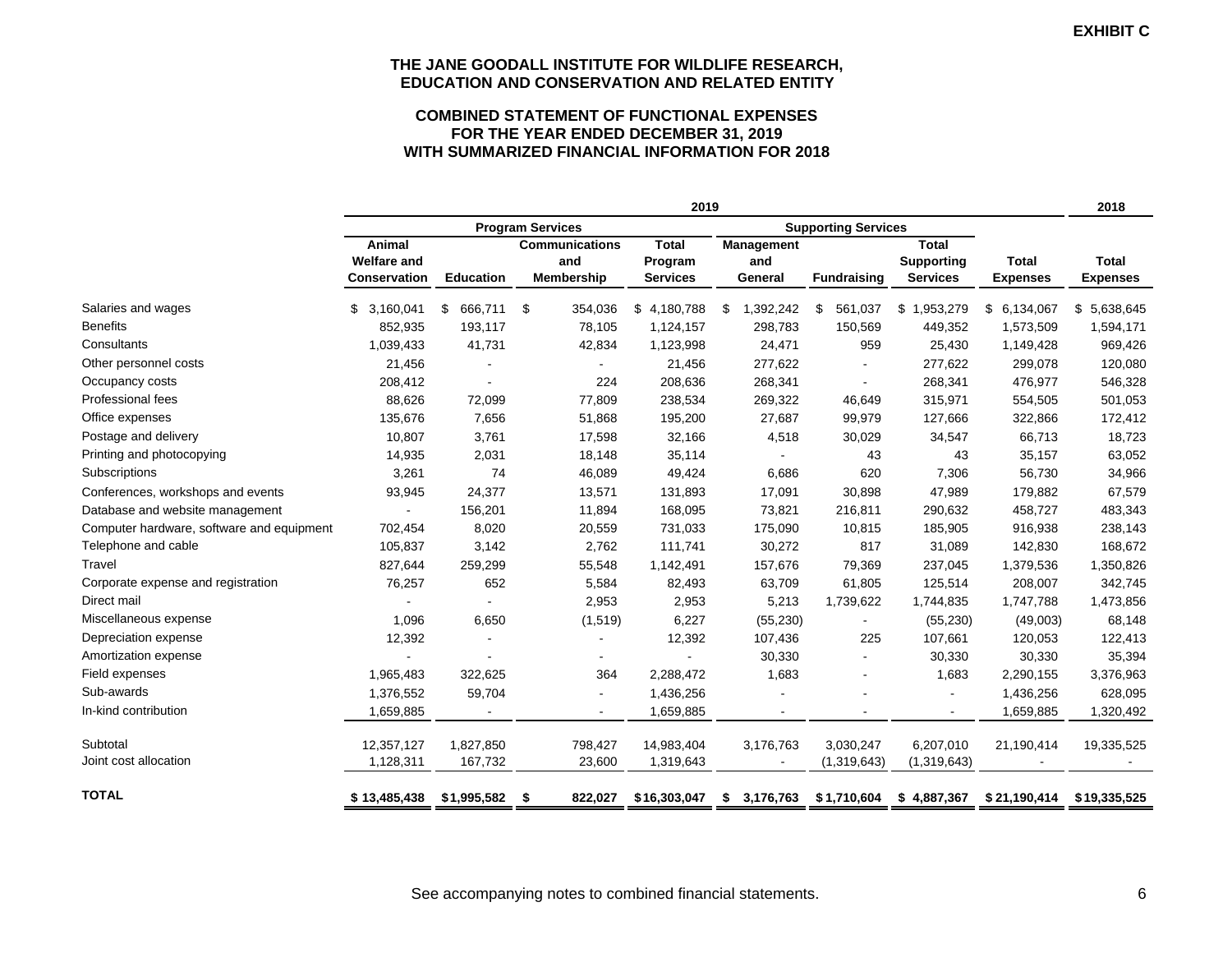#### **COMBINED STATEMENT OF CASH FLOWS FOR THE YEAR ENDED DECEMBER 31, 2019 WITH SUMMARIZED FINANCIAL INFORMATION FOR 2018**

|                                                                                                                        | 2019                                                |     | 2018                            |
|------------------------------------------------------------------------------------------------------------------------|-----------------------------------------------------|-----|---------------------------------|
| <b>CASH FLOWS FROM OPERATING ACTIVITIES</b>                                                                            |                                                     |     |                                 |
| Change in net assets                                                                                                   | \$                                                  |     | $(138, 424)$ \$ $(2, 509, 587)$ |
| Adjustments to reconcile change in net assets to<br>net cash provided (used) by operating activities:                  |                                                     |     |                                 |
| Depreciation and amortization<br>Realized gain on sale of investments<br>Unrealized (gain) loss on investments         | 148,730<br>(222, 178)<br>(265, 387)                 |     | 152,049<br>(60, 964)<br>281,654 |
| Decrease (increase) in:<br>Grants receivable<br>Other receivables<br>Prepaid expenses<br>Inventory<br>Security deposit | 165,215<br>24,264<br>8,239<br>(19, 585)<br>(15,064) |     | 824,967<br>683,104<br>124,891   |
| Increase (decrease) in:<br>Accounts payable and accrued liabilities<br>Refundable advances<br>Deferred rent            | 773,196<br>2,713,212<br>(33, 752)                   |     | 63,030<br>(26, 701)             |
| Net cash provided (used) by operating activities                                                                       | 3,138,466                                           |     | (467, 557)                      |
| <b>CASH FLOWS FROM INVESTING ACTIVITIES</b>                                                                            |                                                     |     |                                 |
| Purchases of property, equipment and right-of-use assets<br>Net sales (purchases) of investments                       | (446, 504)<br>1,904,759                             |     | (896)<br>(1,562,412)            |
| Net cash provided (used) by investing activities                                                                       | 1,458,255                                           |     | (1,563,308)                     |
| <b>CASH FLOWS FROM FINANCING ACTIVITIES</b>                                                                            |                                                     |     |                                 |
| Proceeds from loan payable<br>Payments on loan payable                                                                 | (100,000)                                           |     | 100,000                         |
| Net cash (used) provided by financing activities                                                                       | (100,000)                                           |     | 100,000                         |
| Net increase (decrease) in cash and cash equivalents                                                                   | 4,496,721                                           |     | (1,930,865)                     |
| Cash and cash equivalents at beginning of year                                                                         | <u>1,775,066</u>                                    |     | 3,705,931                       |
| <b>CASH AND CASH EQUIVALENTS AT END OF YEAR</b>                                                                        | \$<br>6,271,787                                     | \$. | 1,775,066                       |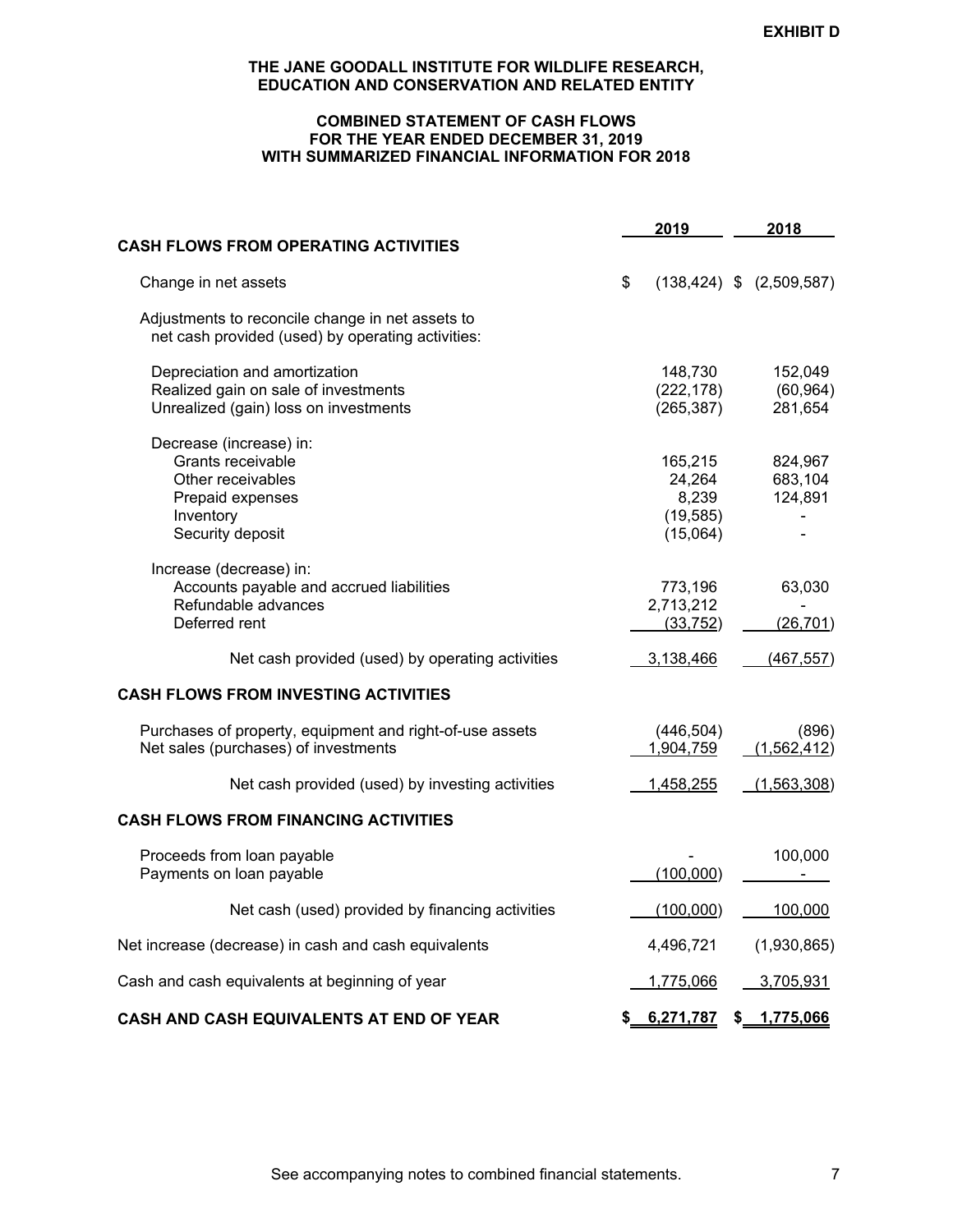## **NOTES TO COMBINED FINANCIAL STATEMENTS DECEMBER 31, 2019**

## **1. SUMMARY OF SIGNIFICANT ACCOUNTING POLICIES AND GENERAL INFORMATION**

#### Organization -

The Jane Goodall Institute for Wildlife Research, Education and Conservation (the Institute) was incorporated as a nonprofit organization under the laws of the State of California in 1977. The Institute contributes to the preservation of great apes and their habitats through conservation, education and promotion of sustainable livelihoods in local communities; improves global understanding and treatment of great apes through research, public education and advocacy; and engages a worldwide network of young people who take responsible action on behalf of humans, animals and the environment.

The Jane Goodall Institute, Inc. - Tanzania (JGI-Tanzania) is a legally registered organization located in Tanzania and receives the majority of its support from The Jane Goodall Institute for Wildlife Research, Education and Conservation. The current programs are funded by various public and private donors.

#### Program services -

Program services are segregated by type of activity within the Combined Statement of Activities and Change in Net Assets. The following indicates the specific activities that are included in each program area and promoted by the Institute:

#### • **Animal Welfare and Conservation**

Conservation activities ensure the long-term preservation of wildlife habitats, including reforestation and an extensive community-centered conservation program. Expenses include those related to the TACARE (Lake Tanganyika Catchment Reforestation and Education) program in Tanzania and similar initiatives in other African countries, as well as the Institutes Tanzanian Roots & Shoots program. Animal welfare activities ensure the physical and psychological well-being of animals in general, particularly chimpanzees. Animal welfare and conservation activities include the Institute's sanctuary in the Republic of Congo. In the United States, the Institute lends assistance to organizations seeking to address the welfare of captive chimpanzees kept for pets, entertainment and medical testing.

#### • **Education**

Education efforts heighten global awareness of the issues facing wild and captive great apes, particularly chimpanzees, and foster an awareness and understanding of the interdependence of all life, and empower youth to take action on behalf of people, animals and the environment. These types of expenses include those related to the Dr. Goodall's United States tours, including efforts to educate policy makers, and Jane Goodall's Roots & Shoots program, the Institute's global environmental and humanitarian youth program.

#### **• Communications and Membership**

Communication efforts promote the Institute's work to the general public, inform in regular updates the progress and outcomes of its efforts in conservation and development, wildlife research, and humanitarian and environmental education, and seek to heighten global awareness of the threats facing chimpanzees and other conservation issues. Communication efforts also entail creation of educational materials and their distribution to Institute members and the general public. This work is done through the Institute's website, print materials, videos and promotion of Dr. Jane Goodall's lecture tour and media appearances.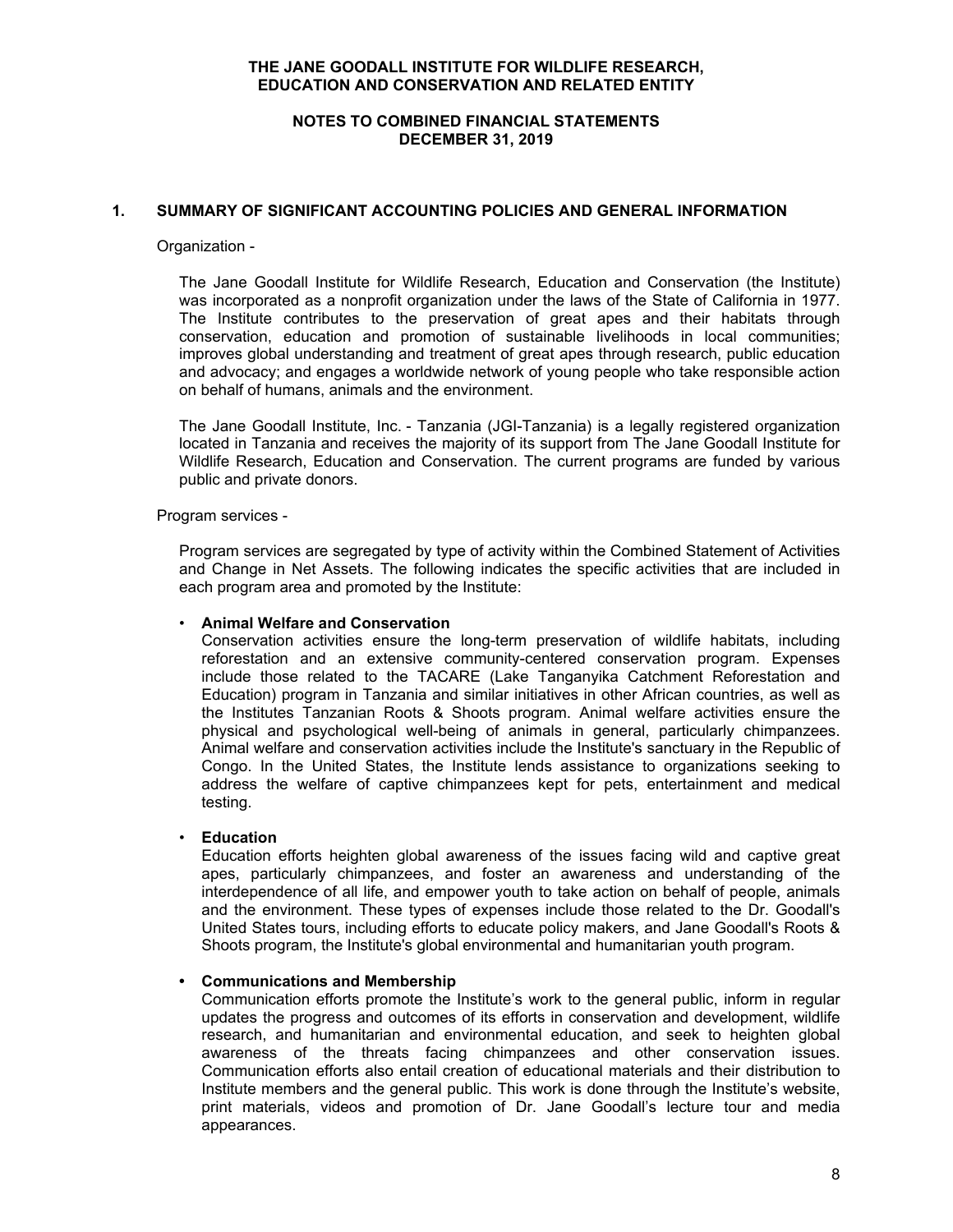#### **NOTES TO COMBINED FINANCIAL STATEMENTS DECEMBER 31, 2019**

## **1. SUMMARY OF SIGNIFICANT ACCOUNTING POLICIES AND GENERAL INFORMATION (Continued)**

Basis of presentation -

The accompanying combined financial statements are presented on the accrual basis of accounting, and in accordance with Financial Accounting Standards Board (FASB) Accounting Standards Update (ASU) 2016-14, *Presentation of Financial Statements of Not-for-Profit Entitie*s. As such, net assets are reported within two net asset classifications: without donor restrictions and with donor restrictions. Descriptions of the two net asset categories are as follows:

- **Net Assets Without Donor Restrictions** Net assets available for use in general operations and not subject to donor restrictions are recorded as "net assets without donor restrictions". Assets restricted solely through the actions of the Board are referred to as Board designated and are also reported as net assets without donor restrictions.
- **Net Assets With Donor Restrictions -** Contributions restricted by donors are reported as increases in net assets without donor restrictions if the restrictions expire (that is, when a stipulated time restriction ends or purpose restriction is accomplished) in the reporting period in which the revenue is recognized. All other donor-restricted contributions are reported as increases in "net assets with donor restrictions", depending on the nature of the restrictions. When a restriction expires, net assets with donor restrictions are reclassified to net assets without donor restrictions and reported in the Combined Statement of Activities and Change in Net Assets as net assets released from donor restrictions. Gifts of long-lived assets and gifts of cash restricted for the acquisition of long-lived assets are recognized as revenue without donor restrictions when the assets are placed in service.

The combined financial statements include certain prior year summarized comparative information in total but not by net asset class. Such information does not include sufficient detail to constitute a presentation in conformity with generally accepted accounting principles. Accordingly, such information should be read in conjunction with the Institute's combined financial statements for the year ended December 31, 2018, from which the summarized information was derived.

The accompanying combined financial statements are presented in accordance with *FASB ASC 958-810, Not-for-Profit Entities, Consolidation*. All intercompany transactions have been eliminated during combination.

New accounting pronouncements adopted -

During 2019, the Institute adopted Accounting Standards Update (ASU) 2014-09, *Revenue from Contracts with Customers* (Topic 606), as amended. The ASU provides a framework for recognizing revenue and is intended to improve comparability of revenue recognition practices across for-profit and non-profit entities. Analysis of the various provisions of this standard resulted in no significant changes in the way the Institute recognized revenue; however, the presentation and disclosures of revenue have been enhanced. The Institute has elected to opt out of all (or certain) disclosures not required for nonpublic entities and also elected a modified retrospective approach for implementation.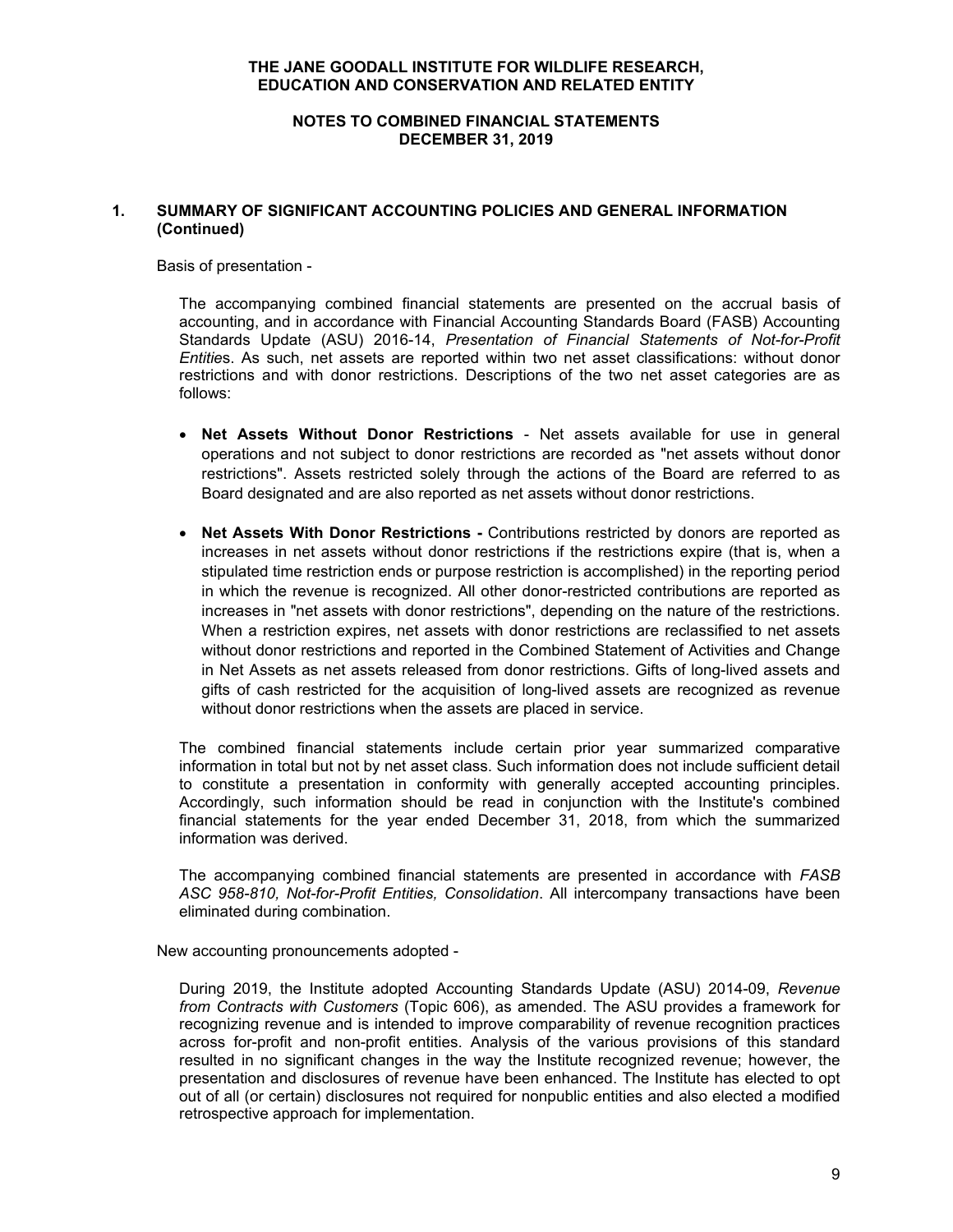#### **NOTES TO COMBINED FINANCIAL STATEMENTS DECEMBER 31, 2019**

## **1. SUMMARY OF SIGNIFICANT ACCOUNTING POLICIES AND GENERAL INFORMATION (Continued)**

New accounting pronouncements adopted (continued) -

Also during 2019, the Institute adopted ASU 2018-08, Not-for-Profit Entities (Topic 958): *Clarifying the Scope and Accounting Guidance for Contributions Received and Contributions Made.* This guidance is intended to clarify and improve the scope and the accounting guidance for contributions received and contributions made. Key provisions in this guidance include clarification regarding the accounting for grants and contracts as exchange transactions or contributions, and improve guidance to better distinguish between conditional and unconditional contributions. The Institute adopted the ASU using a modified prospective basis.

Cash and cash equivalents -

The Institute considers all cash and other highly liquid investments with maturities of three months or less to be cash equivalents, excluding money market funds held by investment managers in the amount of \$226,773 at December 31, 2019.

Bank deposit accounts are insured by the Federal Deposit Insurance Corporation ("FDIC") up to a limit of \$250,000. At times during the year, the Institute maintains cash balances in excess of the FDIC insurance limits. Management believes the risk in these situations to be minimal.

At December 31, 2019, the Institute maintained cash and cash equivalents of \$1,462,767 in foreign countries. The majority of these funds are uninsured.

Foreign operations -

The Institute maintains field offices in Tanzania, Uganda, the Republic of Congo and the Democratic Republic of Congo.

Assets and liabilities denominated in each respective countries' functional currency are converted into U.S. Dollars at year-end exchange rates, and revenue and expense accounts are translated at the average rates in effect during the year. Exchange gains and losses are reported in the Combined Statement of Activities and Change in Net Assets.

Grants receivable -

Grants receivable approximate fair value. Management considers all amounts to be fully collectible. Accordingly, an allowance for doubtful accounts has not been established.

Other receivables -

Other receivables consist of contributions, travel advances, accrued interest and other miscellaneous receivables that are stated at their net realizable value. Management considers all amounts to be collectible. Accordingly, an allowance for doubtful accounts has not been established.

Property, equipment and leasehold improvements -

Furniture and equipment costing in excess of \$2,500 are capitalized and depreciated over the life of the asset ranging from three to seven years. Leasehold improvements are capitalized and amortized over the life of the lease and buildings are amortized over the life of the building.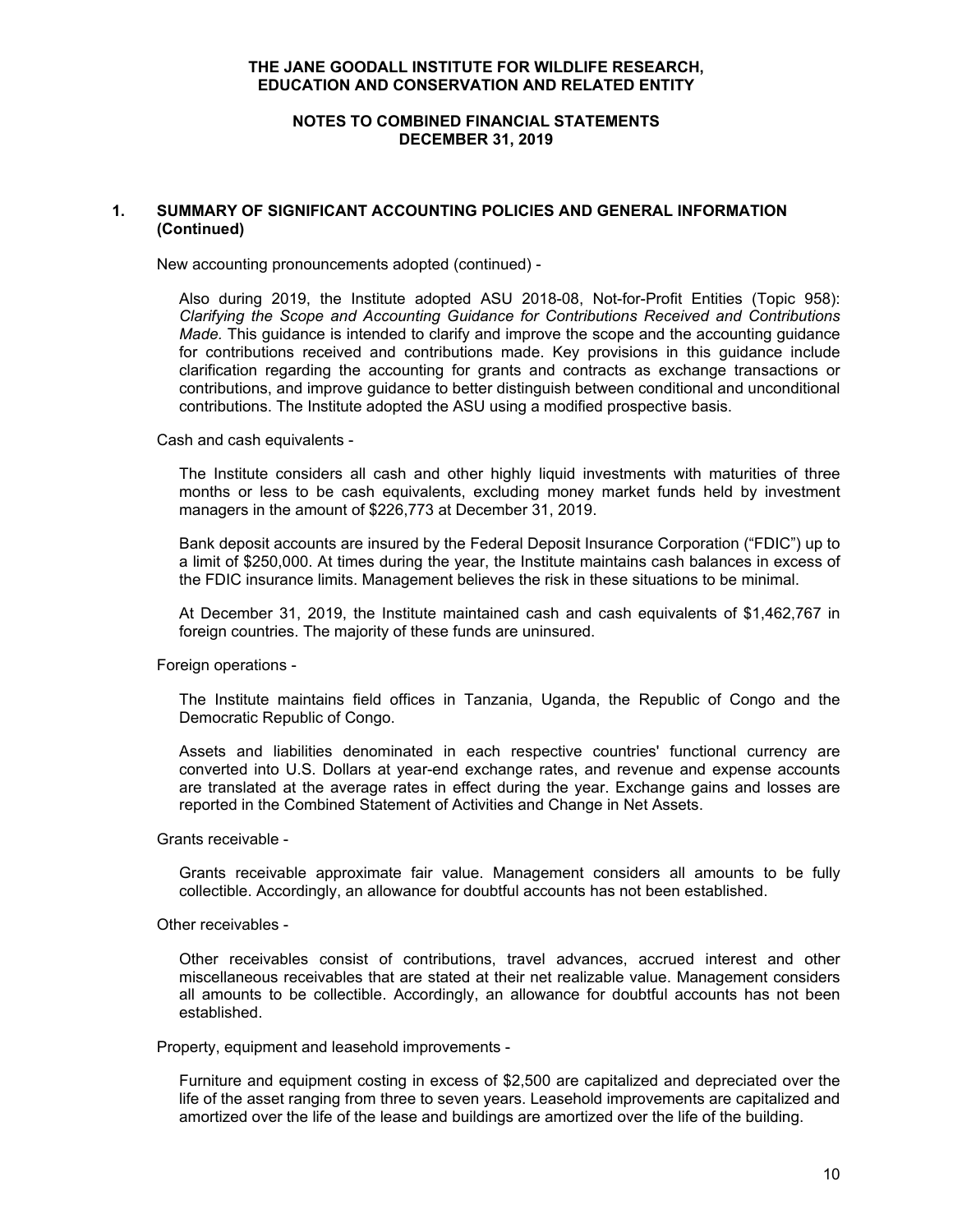## **NOTES TO COMBINED FINANCIAL STATEMENTS DECEMBER 31, 2019**

## **1. SUMMARY OF SIGNIFICANT ACCOUNTING POLICIES AND GENERAL INFORMATION (Continued)**

Property, equipment and leasehold improvements (continued) -

All costs (direct and indirect) associated with construction of the chimpanzee reserve are capitalized.

Right-of-use assets -

The Institute is in the process of constructing and improving certain structures and facilities for a chimpanzee reserve within the Tchimpounga Nature Reserve in Congo. The structures and facilities have been recorded at cost and are being amortized over a period of 25 years. The Institute has an agreement with the Ministry of Forest Economy and Sustainable Development for the use of the structures and facilities within the national park. The agreement is reviewed every five years, but is expected to be continued for an unlimited period of time; however, in accordance with the agreement, formal ownership of the structures and facilities are the property of the Government of the Republic of Congo, but are managed as a project by the Institute.

## Investments -

Investments are presented in the combined financial statements at their readily determinable fair value. Interest and dividend income is recorded as revenue when earned. Interest, dividends and realized gains and losses from investments are included in investment income, net of investment expenses, which is reflected in the Combined Statement of Activities and Change in Net Assets. Unrealized gains and losses are reflected as an other item in the Combined Statement of Activities and Change in Net Assets.

#### Income taxes -

The Institute is exempt from Federal income taxes under Section  $501(c)(3)$  of the Internal Revenue Code and is only subject to tax on unrelated business income. The Institute is not a private foundation.

As an independently registered non-governmental organization (NGO), The Jane Goodall Institute, Inc. - Tanzania (JGI-Tanzania) is subject to taxes on its net investment income. JGI-Tanzania did not earn any investment income. Accordingly, no provision for income taxes has been made in the accompanying combined financial statements.

#### Uncertain tax positions -

For the year ended December 31, 2019, the Institute has documented its consideration of FASB ASC 740-10, *Income Taxes*, that provides guidance for reporting uncertainty in income taxes and has determined that no material uncertain tax positions qualify for either recognition or disclosure in the combined financial statements.

#### Revenue -

The Institute analyzes each transaction to determine if it is non-reciprocal (contribution) or reciprocal (exchange).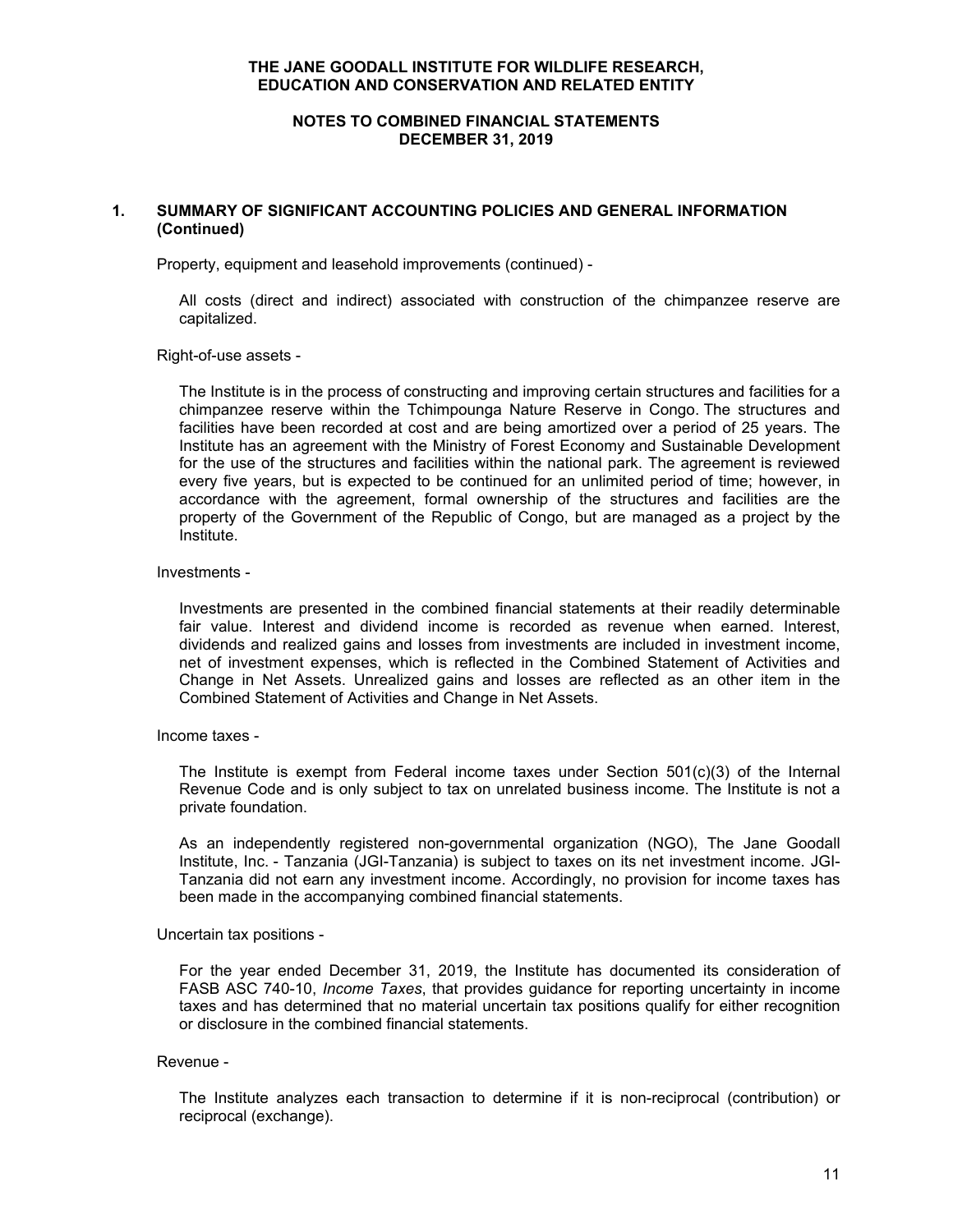#### **NOTES TO COMBINED FINANCIAL STATEMENTS DECEMBER 31, 2019**

## **1. SUMMARY OF SIGNIFICANT ACCOUNTING POLICIES AND GENERAL INFORMATION (Continued)**

#### Contributions -

Contributions are recognized in the appropriate category of net assets in the period received. For contributions that are determined to be non-reciprocal transactions under the contribution rules, revenue is recognized upon notification of the gift or award. Conditional promises to give are recognized when the contributions on which they depend are substantially met. Contributions that are unconditional but that have donor restrictions are recognized as "with donor restrictions" and then reclassified to "without donor restrictions" upon satisfaction of the donor-imposed restrictions. Funds received for which restrictions have not been met are shown as net assets with donor restrictions in the accompanying financial statements.

Contributions that contain a right of return and a barrier are determined to be conditional in nature. Revenue is recognized when the conditions are satisfied.

#### In-kind contributions -

In-kind contributions are recorded as revenue and expense at the fair market value on the date of donation. During the year ended December 31, 2019, the Institute received donated software licenses valued at \$1,659,885. The revenue is shown as an in-kind contribution and the corresponding expense is recorded under the Animal Welfare and Conservation program.

The Institute makes extensive use of volunteers in many of their programs, has a volunteer Board of Directors, and does not attempt to place a dollar value on these donated services. These contributions benefited the animal welfare and conservation program.

Functional allocation of expenses -

The costs of providing the various programs and other activities have been summarized on a functional basis in the Combined Statement of Activities and Change in Net Assets. Accordingly, certain costs have been allocated among the programs and supporting services benefited. Expenses directly attributed to a specific functional area of the Institute are reported as direct expenses to the programmatic area and those expenses that benefit more than one function are allocated on a basis of actual time and effort.

#### Use of estimates -

The preparation of the combined financial statements in conformity with accounting principles generally accepted in the United States of America requires management to make estimates and assumptions that affect the reported amounts of assets and liabilities at the date of the combined financial statements and the reported amounts of revenue and expenses during the reporting period. Accordingly, actual results could differ from those estimates.

## Investment risks and uncertainties -

The Institute invests in various investment securities. Investment securities are exposed to various risks such as interest rates, market, foreign exchange, and credit risks. Due to the level of risk associated with certain investment securities, it is at least reasonably possible that changes in the values of investment securities will occur in the near term and that such changes could materially affect the amounts reported in the combined financial statements.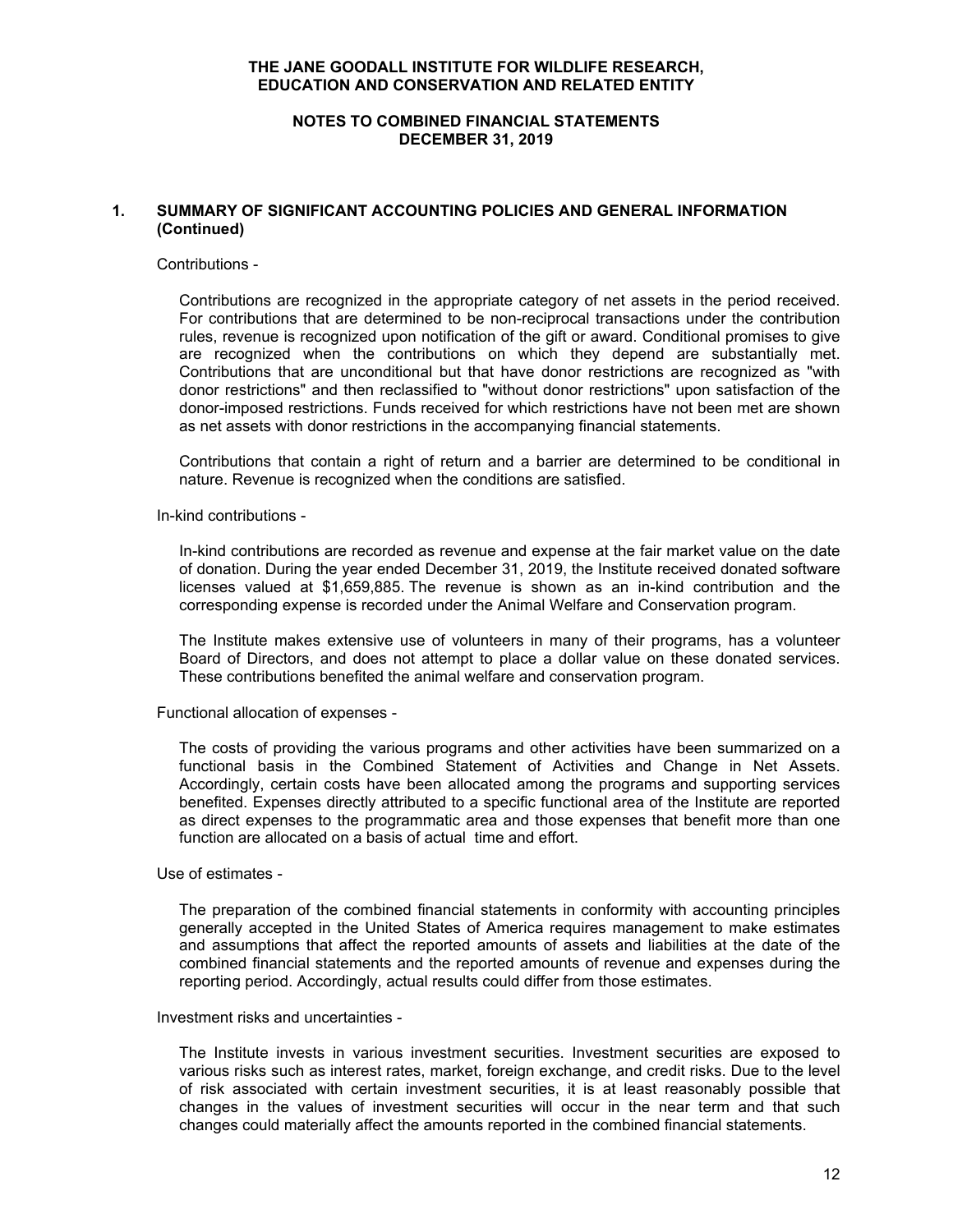#### **NOTES TO COMBINED FINANCIAL STATEMENTS DECEMBER 31, 2019**

## **1. SUMMARY OF SIGNIFICANT ACCOUNTING POLICIES AND GENERAL INFORMATION (Continued)**

Fair value measurement -

The Institute adopted the provisions of FASB ASC 820, *Fair Value Measurement*. FASB ASC 820 defines fair value, establishes a framework for measuring fair value, establishes a fair value hierarchy based on the quality of inputs (assumptions that market participants would use in pricing assets and liabilities, including assumptions about risk) used to measure fair value, and enhances disclosure requirements for fair value measurements. The Institute accounts for a significant portion of its financial instruments at fair value or considers fair value in their measurement.

Reclassification -

Certain amounts in the prior year's combined financial statements have been reclassified to conform to the current year's presentation.

New accounting pronouncements (not yet adopted) -

FASB issued ASU 2019-01, *Leases* (Topic 842). The ASU changes the accounting treatment for operating leases by requiring the recognition of a lease asset and lease liability at the present value of the lease payments in the Combined Statement of Financial Position and disclosing key information about leasing arrangements. The ASU is effective for non public entities beginning after December 15, 2020. Early adoption is permitted. The ASU can be applied at the beginning of the earliest period presented using a modified retrospective approach or applied at the beginning of the period of adoption recognizing a cumulative-effect adjustment.

The Institute plans to adopt the new ASU at the required implementation date and management is currently in the process of evaluating the adoption method and the impact of the new standard on its accompanying combined financial statements.

#### **2. INVESTMENTS**

Investments are recorded at their readily determinable fair value. Investments at December 31, 2019 are as follows:

|                       | <b>Fair Value</b> |
|-----------------------|-------------------|
| Money market funds    | \$<br>226,773     |
| Mutual funds          | 3,053,716         |
| <b>Stocks</b>         | 30,753            |
| Bonds                 | 271,614           |
| Exchange traded funds | 538,947           |
| TOTAL INVESTMENTS     | \$4,121,803       |

An unrealized gain of \$265,387 is reported as an other item in the Combined Statement of Activities and Change in Net Assets.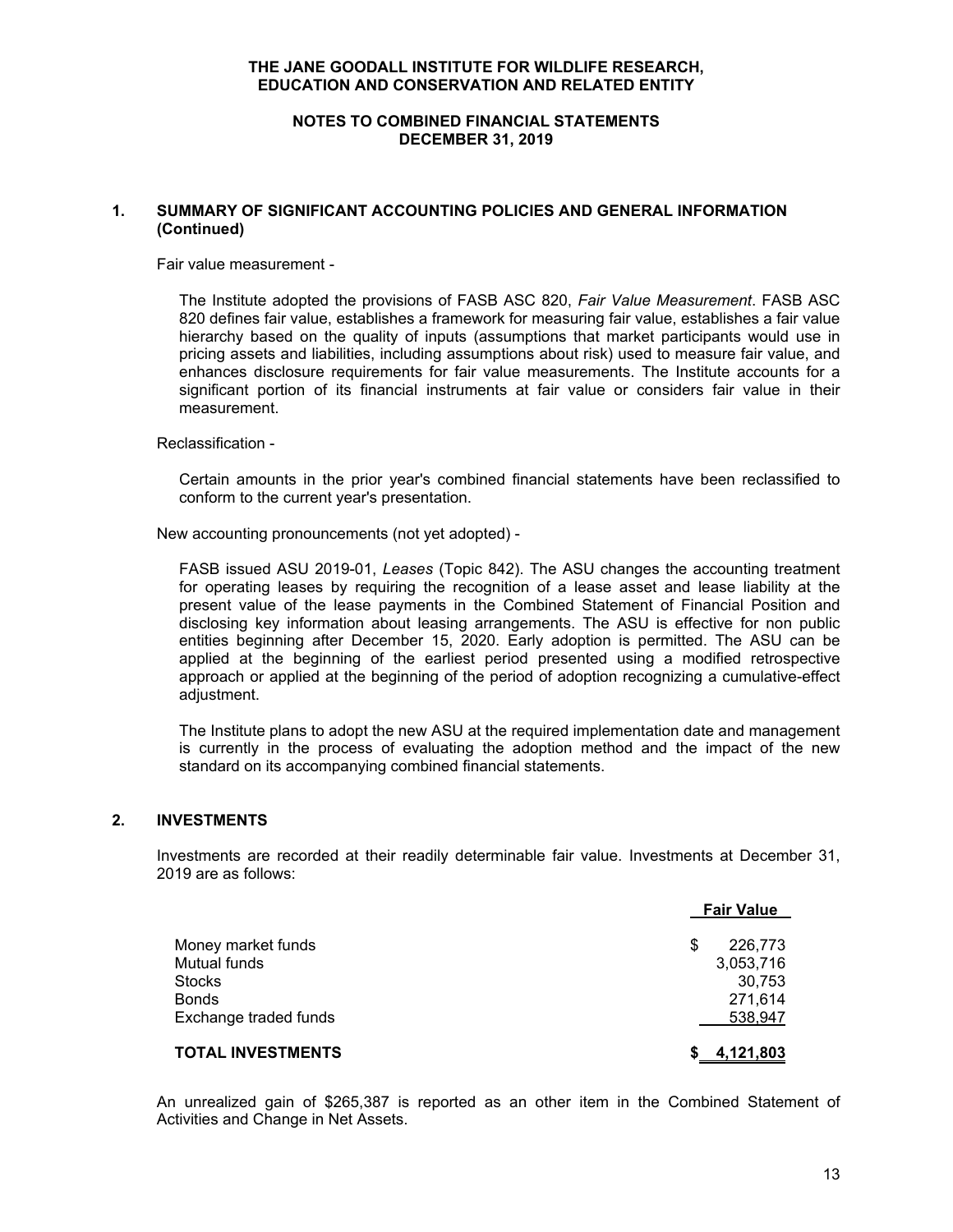#### **NOTES TO COMBINED FINANCIAL STATEMENTS DECEMBER 31, 2019**

## **2. INVESTMENTS (Continued)**

Investment income for the year ended December 31, 2019 consisted of the following:

| Interest and dividends<br>Realized gain | 115.610<br>222,178 |
|-----------------------------------------|--------------------|
| TOTAL INVESTMENT INCOME                 | 337,788            |

## **3. PROPERTY, EQUIPMENT AND LEASEHOLD IMPROVEMENTS**

Property, equipment and leasehold improvements at December 31, 2019 are comprised of the following:

| Furniture                                           | \$<br>39.744 |
|-----------------------------------------------------|--------------|
| Software                                            | 370,458      |
| Computer hardware                                   | 47,880       |
| Equipment                                           | 60.910       |
| <b>Buildings</b>                                    | 561,782      |
| Vehicles                                            | 184,142      |
|                                                     | 1,264,916    |
| Less: Accumulated depreciation and amortization     | (693, 365)   |
| PROPERTY, EQUIPMENT AND LEASEHOLD IMPROVEMENTS, NET | 571,551      |

## **4. RIGHT-OF-USE ASSETS**

The institute is in the process of constructing a chimpanzee reserve in the Tchimpounga Nature Reserve in Congo, in which the Institute has been granted a right-of-use of such assets. Following is a summary of the net value of the right to use asset at December 31, 2019:

| Buildings, structures and improvements<br>Less: Accumulated depreciation and amortization | \$ 2.583.688<br>(426,578) |
|-------------------------------------------------------------------------------------------|---------------------------|
| NET VALUE, RIGHT-OF-USE ASSETS                                                            | \$2,157,110               |

#### **5. LEASE COMMITMENTS**

Beginning September 1, 2012, the Institute entered into an eight year lease for office space, which expires April 30, 2021, with one five year option to renew at prevailing market rates. The lease includes a rent abatement for the first eight months. Rent expense (including operating expenses and real estate taxes) under these agreements for the year ended December 31, 2019 totaled \$310,399, and is included in occupancy expense on the statement of functional expense.

Accounting principles generally accepted in the United States of America require that the total rent commitment should be recognized on a straight-line basis over the term of the lease. Accordingly, the difference between the actual monthly payments and the rent expense being recognized for financial statement purposes is recorded as a deferred rent. The deferred rent liability was \$56,315 as of December 31, 2019.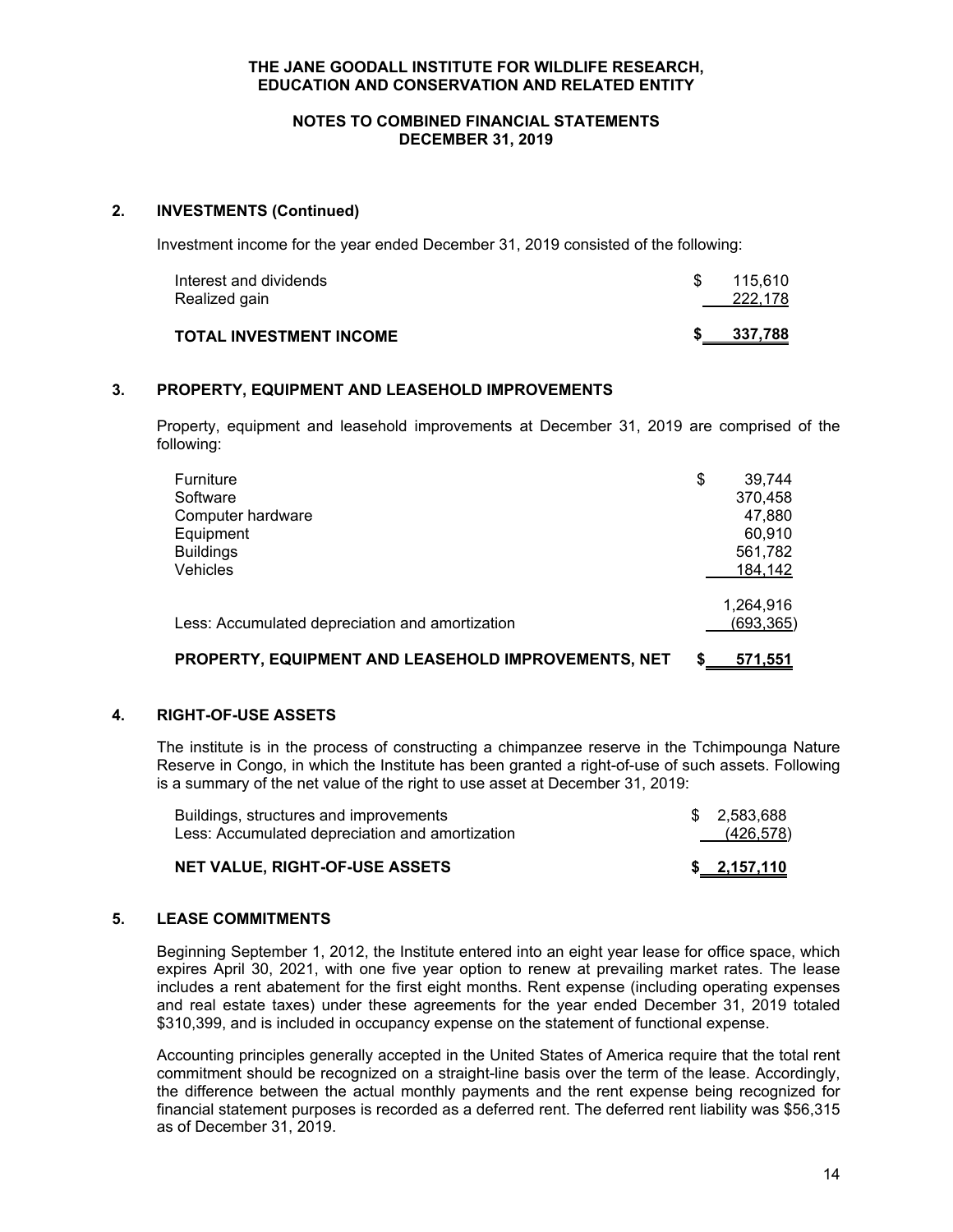#### **NOTES TO COMBINED FINANCIAL STATEMENTS DECEMBER 31, 2019**

## **5. LEASE COMMITMENTS (Continued)**

Future minimum lease payments, excluding operating expenses and real estate taxes, are as follows:

#### **Year Ending December 31,**

|      | S  | 362,667 |
|------|----|---------|
| 2021 |    | 91,903  |
| 2020 | \$ | 270,764 |
|      |    |         |

The Institute also leases office space in foreign countries under short-term lease agreements.

## **6. NET ASSETS WITH DONOR RESTRICTIONS**

Net assets with donor restrictions consist of the following at December 31, 2019:

| Subject to expenditure for specified purpose: |             |
|-----------------------------------------------|-------------|
| Animal Welfare and Conservation               | \$4.065.758 |
| Endowment to be invested in perpetuity        | 1,227,778   |
|                                               |             |

## **TOTAL NET ASSETS WITH DONOR RESTRICTIONS \$ 5,293,536**

The following net assets with donor restrictions were released from donor restrictions by incurring expenses (or through the passage of time) which satisfied the restricted purposes specified by the donors:

**Purpose Restrictions Accomplished: Animal Welfare and Conservation \$ 3,494,707**

#### **7. ENDOWMENT**

The Institute's endowment consists of donor-restricted endowment funds. As required by GAAP, net assets associated with endowment funds are classified and reported based on the existence or absence of donor-imposed restrictions. The Board of Directors is subject to the Uniform Prudent Management of Institutional Funds Act (UPMIFA) and, thus classifies amounts in its donorrestricted endowment funds as net assets with donor restrictions because those assets are time restricted until the governing Board appropriates such amounts for expenditures. Most of those net asset also are subject to purpose restrictions that must be met before reclassifying those net assets to net assets without donor restrictions. The governing Board has interpreted UPMIFA as not requiring the maintenance of purchasing power of the original gift amount contributed to an endowment fund, unless a donor stipulates the contrary. As a result of this interpretation, when reviewing its donor-restricted endowment funds, the Institute considers a fund to be underwater if the fair value of the fund is less than the sum the (a) the original value of initial and subsequent gift amounts donated to the fund and (b) any accumulations to the fund that are required to be maintained in perpetuity in accordance with the direction of the applicable donor gift instrument.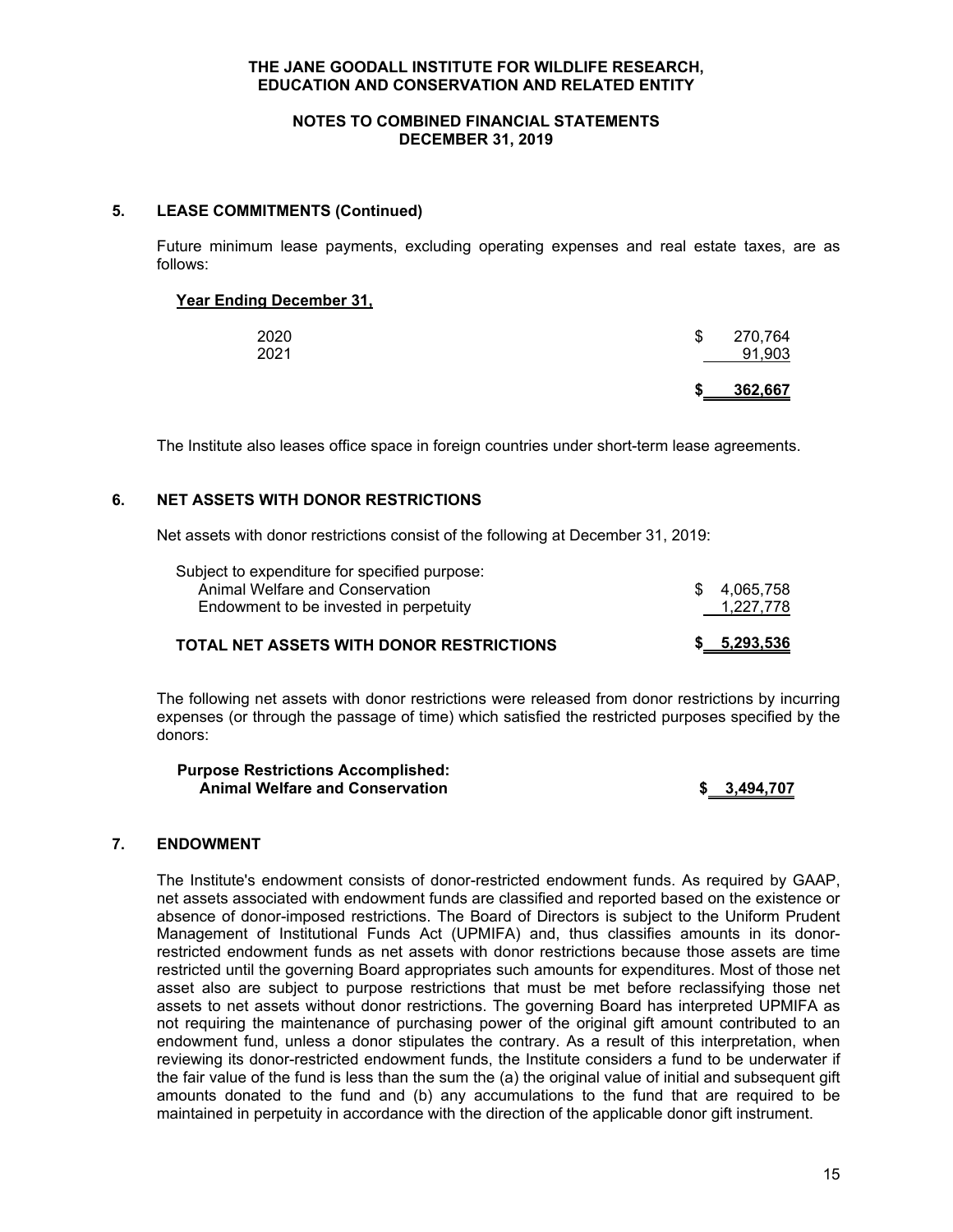#### **NOTES TO COMBINED FINANCIAL STATEMENTS DECEMBER 31, 2019**

## **7. ENDOWMENT (Continued)**

The Institute has interpreted UPMIFA to permit spending from underwater funds in accordance with the prudent measures required under the law. Additionally, in accordance with UPMIFA, the Institute considers the following factors in making a determination to appropriated or accumulate donor-restricted endowment funds:

- The duration and preservation of the fund;
- The purpose of the organization and the donor-restricted endowment fund;
- General economic conditions and the possible effect of inflation and deflation;
- The expected total return from income and the appreciation of investments; and
- Investment policies of the organization.

Endowment net asset composition by type of fund as of December 31, 2019:

|                                         | <b>With Donor</b><br><b>Restrictions</b> |  |
|-----------------------------------------|------------------------------------------|--|
| <b>Donor-Restricted Endowment Funds</b> | \$ 1,227,778                             |  |

Changes in endowment net assets for the year ended December 31, 2019:

|                                                                                                                                   |     | <b>With Donor</b><br><b>Restrictions</b> |
|-----------------------------------------------------------------------------------------------------------------------------------|-----|------------------------------------------|
| Endowment net assets, beginning of year and end of year<br>Investment income<br>Appropriation of endowment assets for expenditure | \$. | 1,227,778<br>133.154<br>(133, 154)       |
| <b>ENDOWMENT NET ASSETS, END OF YEAR</b>                                                                                          |     | 1,227,778                                |

Funds with Deficiencies -

From time to time, the fair value of assets associated with individual donor-restricted endowment funds may fall below the level that the donor or UPMIFA requires the Institute to retain as a fund of perpetual duration. In accordance with GAAP, there were no deficiencies of this nature in net assets with donor restrictions as of December 31, 2019.

#### Return Objectives and Risk Parameters -

The Institute has adopted investment and spending policies for endowment assets that attempt to provide a predictable stream of funding to programs supported by its endowment while seeking to maintain the purchasing power of the endowment assets. Endowment assets include those assets of donor-restricted funds that the organization must hold in-perpetuity or for a donor-specified period(s). Under this policy, as approved by the Board of Directors, the endowment assets are invested in a manner that is intended to produce results that exceed the price and yield results of the S&P 500 index while assuming a moderate level of investment risk. The Institute expects its endowment funds, over time, to provide an average rate of return of approximately 5% annually. Actual returns in any given year may vary from this amount.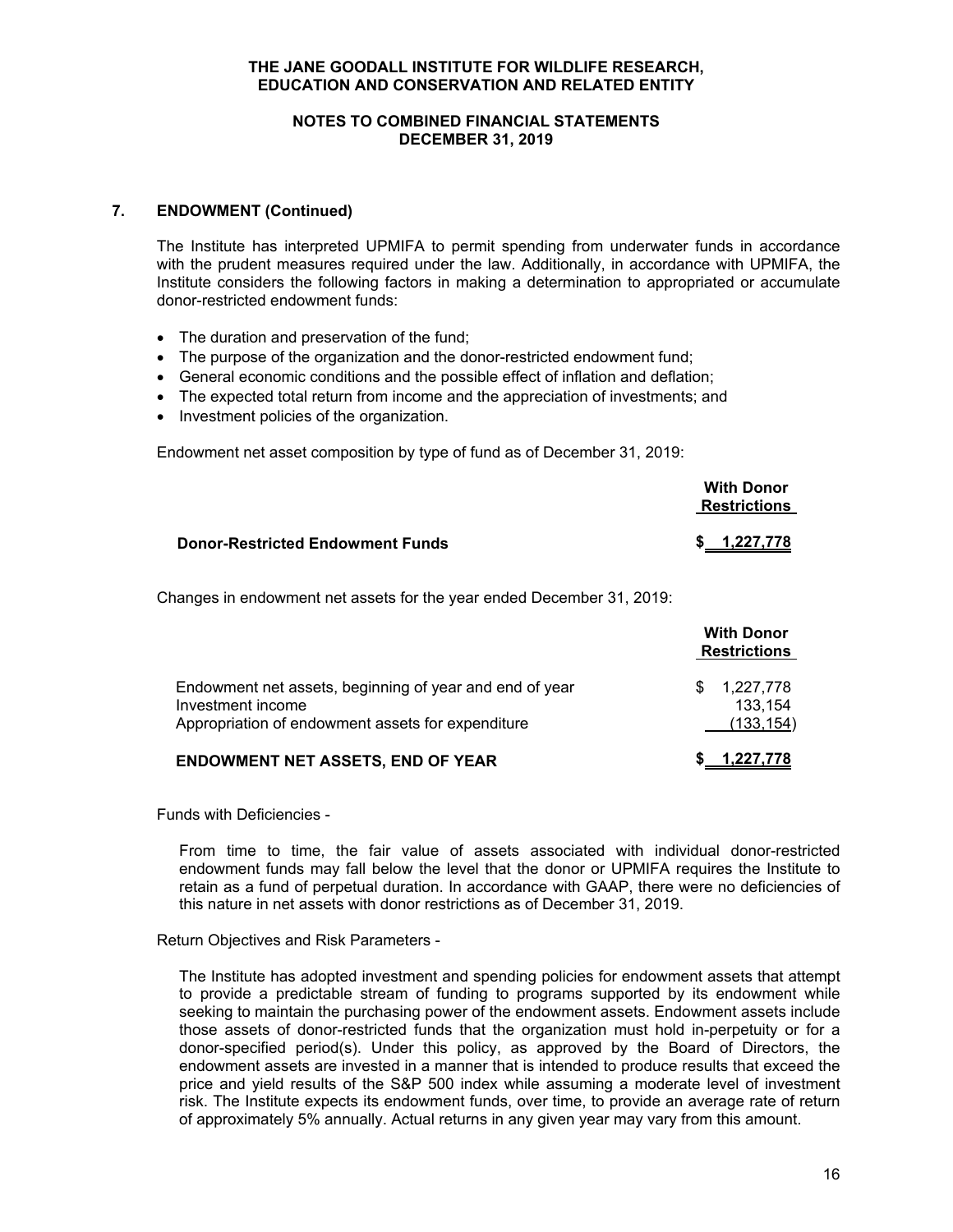#### **NOTES TO COMBINED FINANCIAL STATEMENTS DECEMBER 31, 2019**

## **7. ENDOWMENT (Continued)**

Strategies Employed for Achieving Objectives -

To satisfy its long-term rate-of-return objectives, the Institute relies on a total return strategy in which investment returns are achieved through both capital appreciation (realized and unrealized) and current yield (interest and dividends). The Institute targets a diversified asset allocation that places a greater emphasis on equity-based investments to achieve its long-term return objectives within prudent risk constraints.

Spending Policy and How the Investment Objectives Relate to Spending Policy -

The Board of Directors authorizes the appropriations of spending during the Board approval of the budget. The Institute considers the long-term expected return on its endowment. Accordingly, over the long-term, the Institute expects the current spending policy to allow its endowment to grow annually. This is consistent with the Institute's objective to maintain the purchasing power of the endowment assets held in-perpetuity or for a specified term as well as to provide additional real growth through new gifts and investment return.

## **8. LIQUIDITY AND AVAILABILITY**

Financial assets available for use for general expenditures within one year of the Combined Statement of Financial Position date comprise the following:

| Cash and cash equivalents:                                                                                                                                                                                                                                                                                                                                                                                                                                                                                                                                                                                                                                                                                                                                              |                |
|-------------------------------------------------------------------------------------------------------------------------------------------------------------------------------------------------------------------------------------------------------------------------------------------------------------------------------------------------------------------------------------------------------------------------------------------------------------------------------------------------------------------------------------------------------------------------------------------------------------------------------------------------------------------------------------------------------------------------------------------------------------------------|----------------|
| <b>Funds held in United States</b>                                                                                                                                                                                                                                                                                                                                                                                                                                                                                                                                                                                                                                                                                                                                      | 4,809,020<br>S |
| Funds held in foreign countries                                                                                                                                                                                                                                                                                                                                                                                                                                                                                                                                                                                                                                                                                                                                         | 1,462,767      |
| Total cash and cash equivalents                                                                                                                                                                                                                                                                                                                                                                                                                                                                                                                                                                                                                                                                                                                                         | 6,271,787      |
| Investments                                                                                                                                                                                                                                                                                                                                                                                                                                                                                                                                                                                                                                                                                                                                                             | 4,121,803      |
| Grants receivable                                                                                                                                                                                                                                                                                                                                                                                                                                                                                                                                                                                                                                                                                                                                                       | 575,308        |
| Other receivables                                                                                                                                                                                                                                                                                                                                                                                                                                                                                                                                                                                                                                                                                                                                                       | 844,336        |
| Subtotal financial assets available within one year                                                                                                                                                                                                                                                                                                                                                                                                                                                                                                                                                                                                                                                                                                                     | 11,813,234     |
| Less: Donor restricted funds                                                                                                                                                                                                                                                                                                                                                                                                                                                                                                                                                                                                                                                                                                                                            | (5,293,536)    |
| $\begin{smallmatrix} \bullet\end{smallmatrix}\begin{smallmatrix} \bullet\end{smallmatrix}\begin{smallmatrix} \bullet\end{smallmatrix}\begin{smallmatrix} \bullet\end{smallmatrix}\begin{smallmatrix} \bullet\end{smallmatrix}\begin{smallmatrix} \bullet\end{smallmatrix}\begin{smallmatrix} \bullet\end{smallmatrix}\begin{smallmatrix} \bullet\end{smallmatrix}\begin{smallmatrix} \bullet\end{smallmatrix}\begin{smallmatrix} \bullet\end{smallmatrix}\begin{smallmatrix} \bullet\end{smallmatrix}\begin{smallmatrix} \bullet\end{smallmatrix}\begin{smallmatrix} \bullet\end{smallmatrix}\begin{smallmatrix} \bullet\end{smallmatrix}\begin{smallmatrix} \bullet\end{smallmatrix}\begin{smallmatrix} \bullet\end{smallmatrix}\begin{smallmatrix} \bullet\end{small$ |                |

#### **FINANCIAL ASSETS AVAILABLE TO MEET CASH NEEDS FOR GENERAL EXPENDITURES \$ 6,519,698**

The Institute has a policy to structure its financial assets to be available and liquid as its obligations become due. As of December 31, 2019, the Institute has financial assets equal to approximately four months of average expenses. In addition, the Institute has a line of credit agreement (as further discussed in Note 11) which allows for additional available borrowings up to \$2,399,615.

## **9. RETIREMENT PLAN**

Retirement benefits are available for all regular, full-time employees. Eligible employees are covered by a 401(k) pension plan. The Institute contributes five percent of an employee's base salary annually. Contributions made by the Institute during the year ended December 31, 2019, amounted to \$128,265.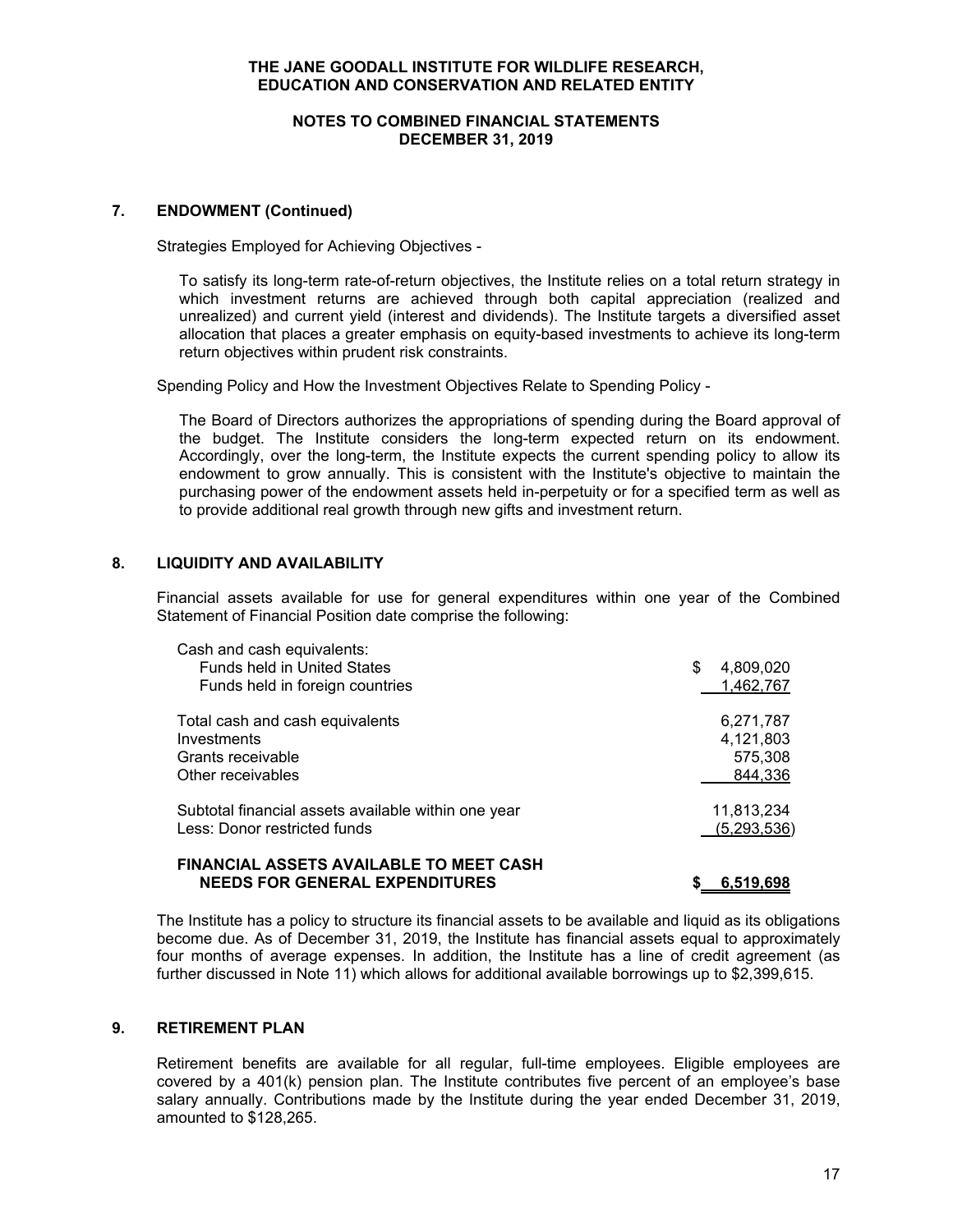#### **NOTES TO COMBINED FINANCIAL STATEMENTS DECEMBER 31, 2019**

## **10. FAIR VALUE MEASUREMENT**

In accordance with FASB ASC 820, *Fair Value Measurement*, the Institute has categorized its financial instruments, based on the priority of the inputs to the valuation technique, into a threelevel fair value hierarchy. The fair value hierarchy gives the highest priority to quoted prices in active markets for identical assets or liabilities (Level 1) and the lowest priority to unobservable inputs (Level 3). If the inputs used to measure the financial instruments fall within different levels of hierarchy, the categorization is based on the lowest level input that is significant to the fair value measurement of the instrument.

Investments recorded in the Combined Statement of Financial Position are categorized based on the inputs to valuation techniques as follows:

**Level 1.** These are investments where values are based on unadjusted quoted prices for identical assets in an active market the Institute has the ability to access.

**Level 2.** These are investments where values are based on quoted prices for similar instruments in active markets, quoted prices for identical or similar instruments in markets that are not active, or model-based valuation techniques that utilize inputs that are observable either directly or indirectly for substantially the full-term of the investments.

**Level 3.** These are investments where inputs to the valuation methodology are unobservable and significant to the fair value measurement.

Following is a description of the valuation methodology used for investments measured at fair value. There have been no changes in the methodologies used at December 31, 2019.There were no transfers between levels in the fair value hierarchy during the year ended December 31, 2019. Transfers between levels are recorded at the end of the reporting period, if applicable.

- *Money market funds* Valued at the daily closing price as reported by the fund. The money market fund is an open-end fund that are registered with the Securities and Exchange Commission (SEC). This fund is required to publish its daily net asset value (NAV) and to transact at that price. The money market fund is deemed to be actively traded.
- *Mutual funds* Valued at the daily closing price as reported by the fund. Mutual funds held by the Institute are open-end mutual funds that are registered with the SEC. These funds are required to publish their daily value and to transact at that price. Mutual funds held by the Institute are deemed to be actively traded.
- *Stocks* Valued at the closing price reported on the active market in which the individual securities are traded.
- *Exchange traded funds* A marketable security that tracks an index, a commodity, bonds, or a basket of assets like an index fund, and trades like a common stock on a stock exchange. Valued at the closing price reported on the active market in which the individual securities are traded.
- *Bonds* Fair value is based upon current yields available on comparable securities of issuers with similar ratings, the security's terms and conditions, and interest rate and credit risk.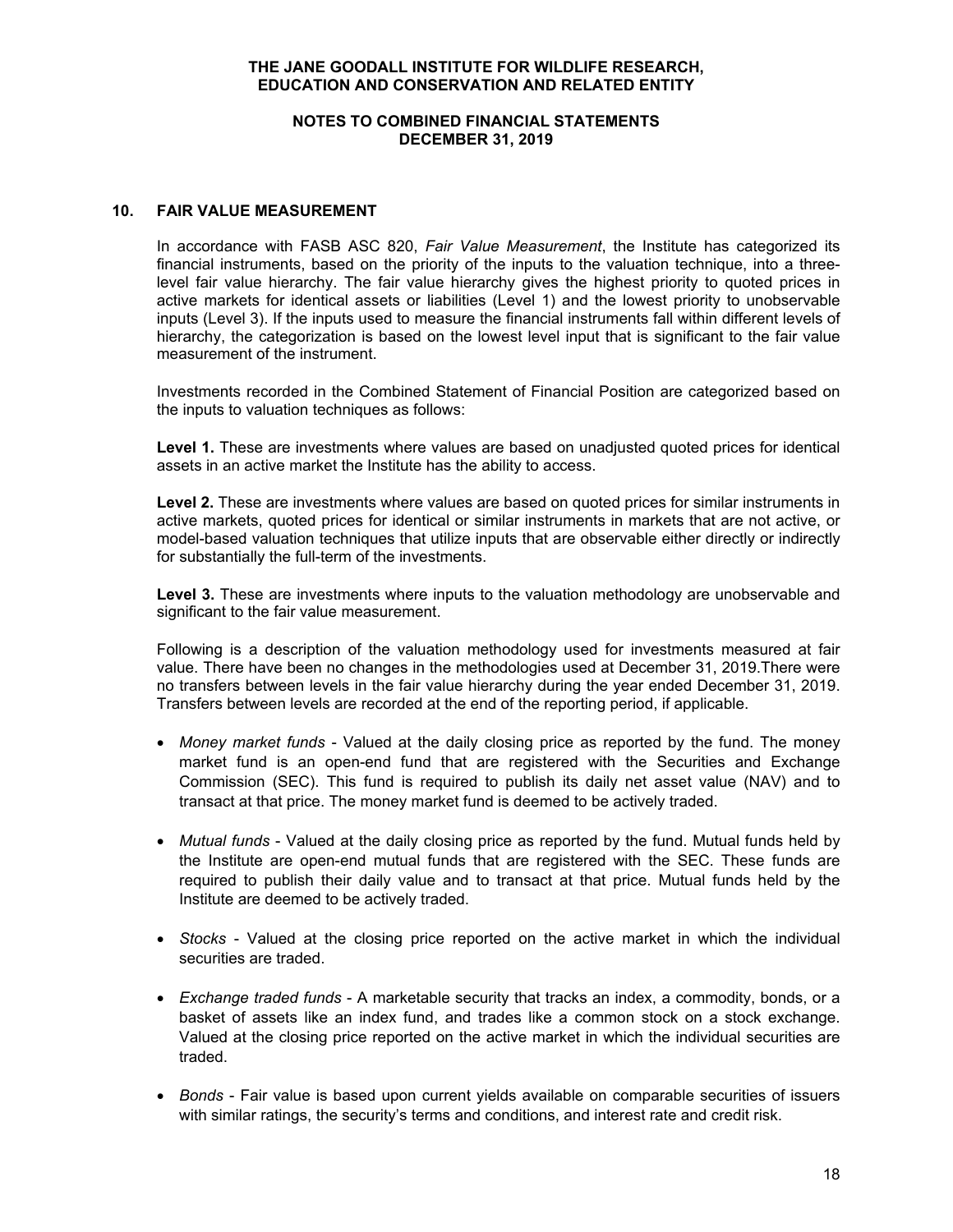#### **NOTES TO COMBINED FINANCIAL STATEMENTS DECEMBER 31, 2019**

## **10. FAIR VALUE MEASUREMENT (Continued)**

The table below summarizes, by level within the fair value hierarchy, the Institute's investments as of December 31, 2019:

|                       | <b>Quoted Prices in</b><br><b>Active Markets</b><br>for Identical<br><b>Assets</b><br>(Level 1) | <b>Significant</b><br><b>Other</b><br><b>Observable</b><br><b>Inputs</b><br>(Level 2) | <b>Significant</b><br>Unobservable<br><b>Inputs</b><br>(Level 3) |    | Total     |
|-----------------------|-------------------------------------------------------------------------------------------------|---------------------------------------------------------------------------------------|------------------------------------------------------------------|----|-----------|
| Investments:          |                                                                                                 |                                                                                       |                                                                  |    |           |
| Money market funds    | \$<br>226,773 \$                                                                                | -                                                                                     | \$                                                               | \$ | 226,773   |
| <b>Mutual funds</b>   | 3,053,716                                                                                       | -                                                                                     |                                                                  |    | 3,053,716 |
| <b>Stocks</b>         | 30.753                                                                                          |                                                                                       |                                                                  |    | 30,753    |
| Exchange traded funds | 538,947                                                                                         | -                                                                                     |                                                                  |    | 538,947   |
| <b>Bonds</b>          |                                                                                                 | 271,614                                                                               |                                                                  |    | 271,614   |
| <b>TOTAL</b>          | 3,850,189                                                                                       | \$<br><u>271,614</u>                                                                  |                                                                  | S. | 4,121,803 |

## **11. LINE OF CREDIT**

The Institute has a \$2,399,615 revolving line of credit with the financial institution that manages its investments. The line of credit is secured by the Institute's investment portfolio. Borrowings on the line of credit bear interest at the LIBOR rate (.77% at December 31, 2019) plus 2.75%. As of December 31, 2019, there were no outstanding borrowings on the line of credit.

## **12. ALLOCATION OF JOINT COSTS**

The Institute conducts direct mail campaigns and special events that have a programmatic and fundraising content. Accordingly, \$1,319,643 of the fundraising costs associated with the direct mail campaigns and the special events have been allocated among the programs and supporting services benefited. \$419,979 of the costs remain in fundraising. The method of allocating costs was based primarily on the programmatic and fundraising content of the activities. The joint costs were allocated as follows:

| <b>TOTAL</b>                         | \$1,739,622 |
|--------------------------------------|-------------|
| Fundraising                          | 419.979     |
| <b>Communications and Membership</b> | 23,600      |
| Education                            | 167,732     |
| Animal Welfare and Conservation      | \$1,128,311 |

## **13. CONTINGENCY**

The Institute receives grants from various agencies of the United States Government. Such grants are subject to audit under the provisions of *Title 2 U.S. Code of Federal Regulations (CFR) Part 200 Uniform Administrative Requirements, Cost Principles, and Audit Requirements for Federal Awards*. The ultimate determination of amounts received under the United States Government grants is based upon the allowance of costs reported to and accepted by the United States Government as a result of the audits.